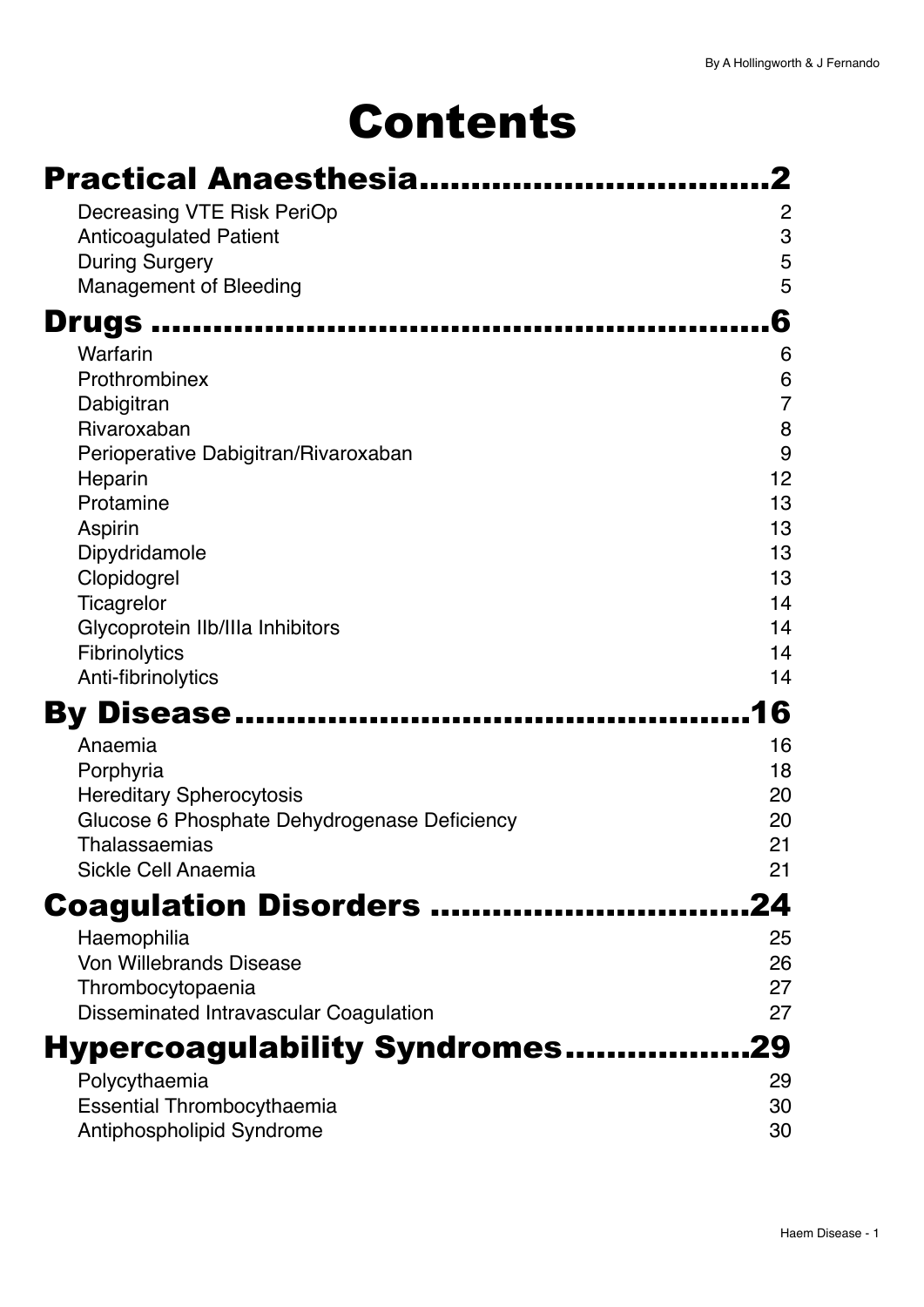# <span id="page-1-0"></span>Practical Anaesthesia

## <span id="page-1-1"></span>Decreasing VTE Risk PeriOp

### **Preoperative**

1. Preop Assessment & use of bridging LMWH where required depending on pt VTE risk (AF, mechanical heart valve, pre VTE event, carotid stenosis)

- 2. Hydration minimising starvation time, supplemental IVF once starved
- 3. Prophylactic LWMH prior to surgery (20-40mg SC clexane, >12 hours so option of a neuraxial block can be performed if required) – most effective strategy in the low to moderate risk patient
- 4. Education regarding importance of mobilising and bed exercises post-operatively
- 5. TED stocking
- 6. Weight loss
- 7. Stopping smoking

#### **Intraoperative**

1. Hydration – IV fluid

2. Intermittent pneumatic calve compressors & graduated compression stockings (ie not TEDS) – shown to be effective in combination with low dose heparin in major surgery. Needs to be instituted pre, intra and post op, expensive. 3. Regional anaesthesia –

- ‣ ↓shown to decrease DVT risk in peripheral vascular surgery, theoretical reduction in hypercoagulable state and improved blood flow,
- $\rightarrow$  But may worsen immobility post op (use low dose LA + opioid epidural infusion)
- 4. Minimal intraoperative duration and high quality surgery (minimal trauma)
- 5. Graduated compression stockings
- 6. Optimal cardiac output

#### **Postoperative**

- 1. Adequate analgesia to increase chance of early mobilisation
- 2. Early mobilisation

3. Post-operative pharmacological options: LMWH 20-40mg SC OD, aspirin 100-300mg/day, heparin 5000IU SC , IV heparin -> titrated to an APTT of 60-40 seconds

- 4. TED stocking
- 5. Adequate hydration
- 6. Bed lower limb exercises, physio and mobilise
- 7. Early discharge from hospital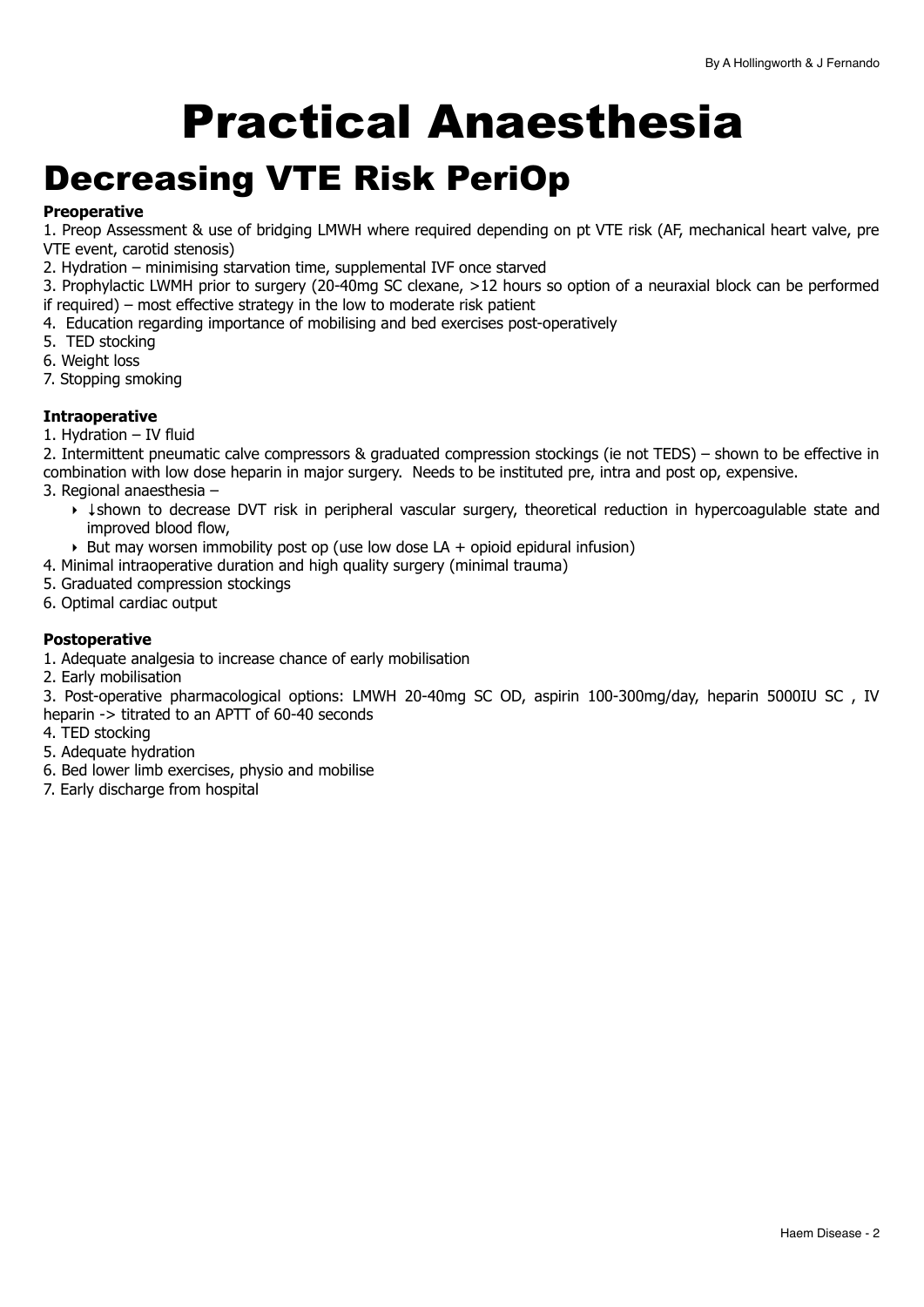## <span id="page-2-0"></span>Anticoagulated Patient

#### **Overview**

- assessment based on balance of 3 factors:

- ‣ patient thrombosis risk
- ‣ patient risk of bleeding
- ‣ surgical risk of bleeding

## Patient Thrombosis Risk

### **ATRIAL FIBRILLATION**

- base line risk peri-operative risk of arterial thromboembolism in AF with no anticoag (& no valve dysfunction) =  $\sim$ 1%

- CHADS2 to calculate annual stroke risk:

- $\rightarrow$  heart failure = 1
- $\triangleright$  HTN = 1
- ‣ Age

 $-65-74=1$ 

- $-$  >75 = 2
- ‣ DM
- $\rightarrow$  prior TIA/stoke = 2 points
- $\rightarrow$  female = 1
- $\rightarrow$  Vasc = any of: periph arterial disease, prev MI, aortic plaque = 1

#### - scores:

- $\rightarrow$  0 = low risk  $\rightarrow$  no anti-coat consider aspirin
- $\rightarrow$  1 = mod risk  $\rightarrow$  aspirin/warf
- $\rightarrow$   $\geq$  2 = mod/high risk  $\Rightarrow$  warfarin or NOAC
- yearly incidence of stoke based on score:

 $\rightarrow$  0 = 2%; 1 = 3%, 2 = 4%, 3 = 6%, 4 = 8.5%, 5 = 12.5%, 6 = 18%

- other factors (not in CHADS) which can make you high risk:

- $\rightarrow$  thromboembolism within 30 days,
- ‣ AF with mitral valve disease

## **MECHANICAL HEART VALVES**

- base line annual risk =  $17\%$  or  $\sim$  0.4% for 8d period
- with thromboprophylaxis = 2%

- high risk: mural thrombus, recent valve replacement, multiple prosthetic valves, cage-ball valve, mitral position, AF, poor LV function

- intermediate risk: bi-leaflet or tilting-disk prosthesis, >90 days since replacement, previous

thromboembolism

- low risk: nil! (all mechanical valves are high risk)

## **CAROTID STENOSIS**

- high risk: asymptomatic stenosis, bruit or previous TIA, recent symptoms
- aim = continuation of aspirin perioperatively

## **VTE**

- high risk: recent VTE (<30 days), major surgery, pregnancy
- intermediate risk: VTE in last 3 months, obesity, malignancy, familial prothrombotic state, preoperative immobility
- low risk: thrombotic event >3 months

## Patient Risk of Bleeding

- Anaemia = indeed RF of mortality & need for transfusion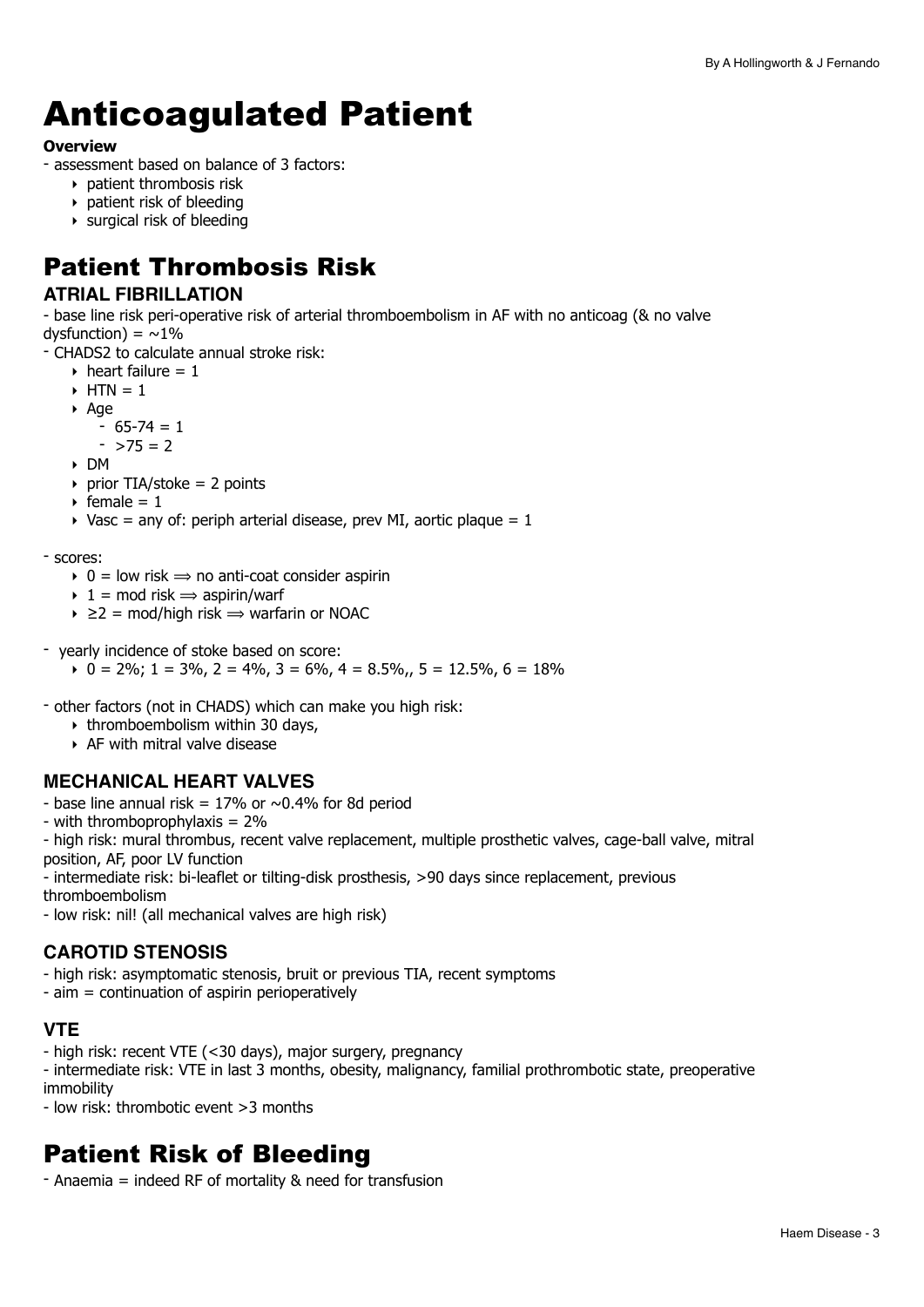- HAS-BLED score = 1 point for each:

- ‣ H ypertension
- ‣ A bnormal liver or renal function
- ‣ S troke
- ‣ B leeding history
- ‣ L abile INR
- ‣ E lderly >65yrs
- ‣ Drugs ie aspirin, NSAIDs, alcohol

- score

- $\rightarrow$  0 = low risk
- $\rightarrow$  1-2 = standard
- $\rightarrow$   $\geq$ 3 = high risk

## Surgical Risk Bleeding **HIGH RISK**

- major procedures involving airway, joints, head and neck and body cavities

- neurosurgery, orthopaedic, plastic and opthalmological procedures
- must stop warf 5d prior to surgery
- dont re-start LMWH or warf until 48hrs post procedure if high risk of bleeding

## **LOW RISK**

- =

- ‣ minor dental procedure
- ‣ superficial, skin and subcutaneous surgery
- can proceed with no change to oral anticoagulants

## Guidelines for Perioperative Management

- need good, robust pre-admission set up with involvement of GP and district nurses.
- needs good monitoring of INR preoperatively
- can reverse INR with vitamin K, FFP and prothrombinex
- can perform neuroaxial technique if INR < 1.3 and no contraindications
- if INR 1.3-1.5 you need to take into account other anti-platelet agents
- no neuroaxial block within 12hrs of prophylactic LMWH
- no neuroaxial block within 24 hrs of therapeutic LMWH
- remember other methods: intermittent calve compressors, TEDS, good hydration and analgesia.

## Anticoagulation Plan

- Treat based on 3 factors;
- if need to stop warf must do 5 days prior to surgery
- RF stratification:
	- $\triangleright$  All low risk = low risk
	- $\rightarrow$  All high risk = high as below
	- $\rightarrow$  Anything intermediate = complicated in middle

## **LOW RISK**

- low risk of surgical bleeding -> keep oral anti-coagulation going or
- cease warfarin 5 days preoperative
	- ‣ no bridging
	- ‣ (or ultra low dose 20mg LMWH SC OD)
	- $\rightarrow$  time OT at least 12 hours after last dose

## **INTERMEDIATE**

- cease warfarin 5 days (D1) pre-OT (aim = INR  $<$ 1.5)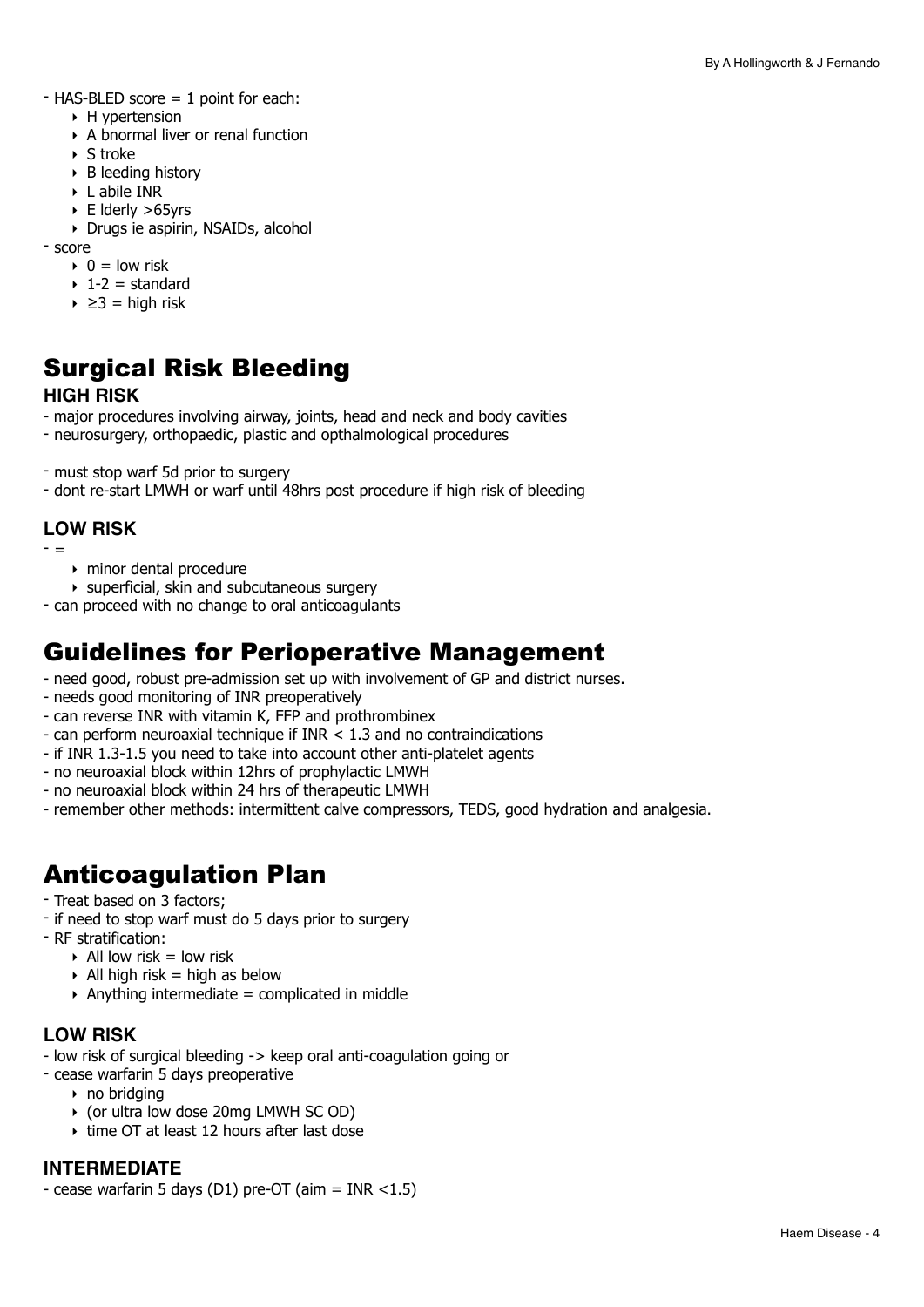- commence thromboprophylaxis (D3) 3 days prior to surgery
- 40mg LMWH SC OD
- time OT 12 hours after last dose

### **HIGH**

- ideally delay surgery
- stop warfarin 5 day preoperatively
- 1.5mg/kg LMWH SC OD (some give 80% of that) 3 days prior to surgery
- time OT 12-24 hours after last dose

## **VERY HIGH RISK**

- ideally delay surgery
- stop warfarin 5 day preoperatively
- admit 4 days prior to surgery -> IV heparin infusion 1000unit/hr and adjusted to APTT
- stop heparin infusion 6hr prior to surgery

## <span id="page-4-0"></span>During Surgery

- Use SCDs routinely
- no benefit of using compression stockings & SCDs at same time
- TEDS likely not of benefit unless full leg & fitted accurately

## <span id="page-4-1"></span>Management of Bleeding

- decide if surgical or coagulopathy;
	- ‣ coag: if bleeding from multiple sites or slow
- surgical control of bleeding a priority
- use coagulation testing:
	- ‣ coag screen
	- ‣ TEG see cardiac SSU notes
- products:
	- ‣ prc's:
		- lack factor V, VIII, XI especially
	- ‣ platelets 1 bag
	- $\overline{\phantom{a}}$  FFP
		- replace natural coag factors incl antithrombin III & protein C
		- does contain fibrinogen (but not a lot)
		- 15ml/kg or 4 units in average adult
	- $\triangleright$  cryo  $\Rightarrow$ 
		- 2 pools or 10U to keep fibrinogen >1
	- ‣ TXA 15-30mg/kg
	- ‣ VIIa consider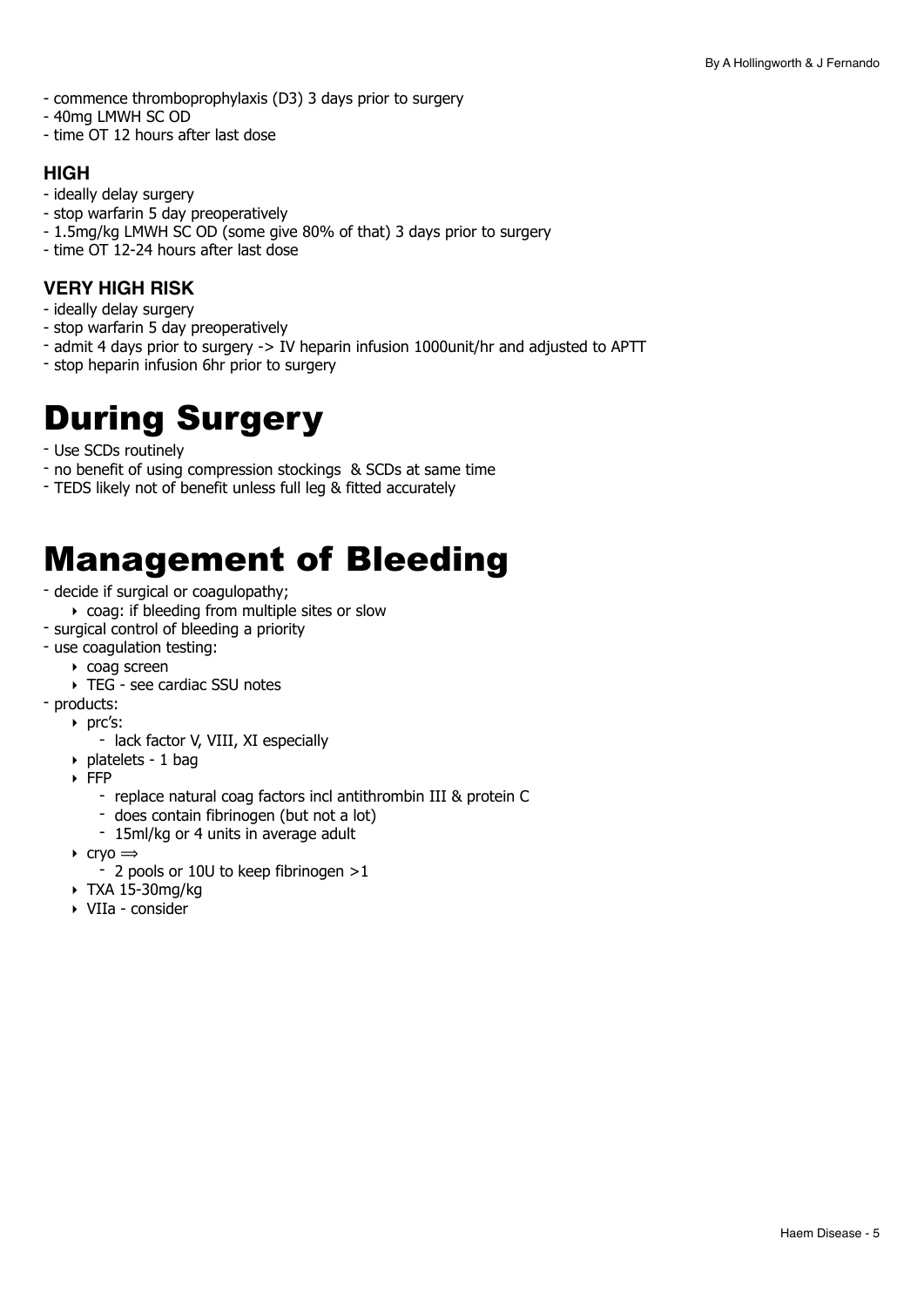# <span id="page-5-0"></span>Drugs

## <span id="page-5-1"></span>Warfarin

- = oral anticoag which prevents liver synthesising functional vit K dependant factors: 2,7,9,10, protein C &S
- prolongs PT
- INR targets:
	- ‣ 2-2.5 for DVT prophylaxis
	- ‣ 2.5 for treatment of DVT/PE, prophylaxis in AF, cardioversion
	- ‣ 3.5 recurrent DVT/PE or mechanical heart valves

## **Reversal**

#### **No Bleeding**

- INR < 4.5 reduce or omit dose
- INR 4.5-10 cease dose + Vit K 2mg po or 1mg IV
- $-$  INR  $>10 -$ 
	- $\rightarrow$  cease dose  $+$
	- ‣ Vit K 5mg po or 1mg IV,
	- ‣ consider Prothrombin VF 15-50 IU\kg
	- ‣ measure INR in 12-24hr

### **Bleeding**

- INR >1.5 and life threatening bleed:
	- ‣ vit K 10m IV
	- ‣ prothrombinex VF 50units/kg
		- $\mapsto$  if unavailable give FFP 15ml/kg
	- $\triangleright$  FFP 150-300ml (ie 1 bag)
- INR >2 and critically significant bleeding (but not life threatening):
	- ‣ vit K 10mg IV
	- ‣ prothrombinex VF 35-50unit/kg
	- $\mapsto$  if unavailable give FFP 15ml/kg
- Minor bleeding with INR >4.5 or bleeding risk high:
	- ‣ vit K 2mg orally or 1mg IV
- any other INR with minor bleeding:
	- ‣ omit and adjust dose

## <span id="page-5-2"></span>Prothrombinex

- human plasma derivative
- note comes in different forms:
	- $\triangleright$  HT/VF version = 3 factor ie 2, 9, 10
	- ‣ only one prep is 4 factor ie added factor 7
- complete reversal of INR within 15mins
- but factors half lifes similar to endogenous ones ∴ must give vit K at same time

## Adv over FFP

- rapid reconstitution
- small volume of infusion over 20mins
- fast onset action
- no requirement to check pts blood gp
- minimal infection risk
- ↓transfusion reactions

#### Contraindications

- thrombosis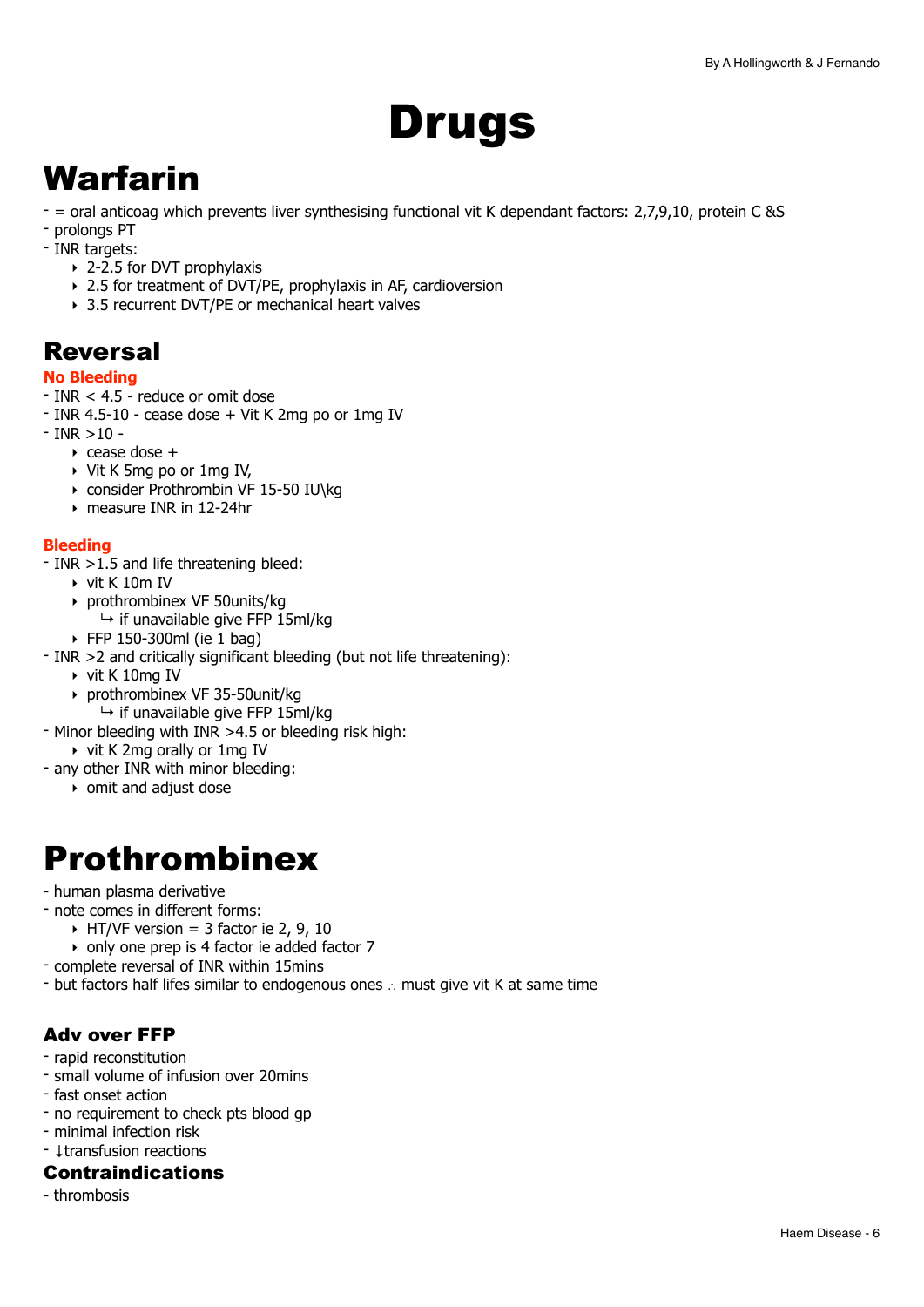- DIC

- contains small amount heparin - caution in HITT

### Adverse effects

- allergy
- PE
- phlebitis
- DVT
- anaphylaxis
- vomiting
- fever
- rash
- urticaria
- SOB
- pain
- thrombocytopenia

### Dose

-> 15-50 IU\kg (1 IU\kg of Factor IX raises the Factor IX by 1%)

## Other Important Notes

Monitor INR >6 carefully Vit K works within 6-12 hours

## <span id="page-6-0"></span>Dabigitran

## **Pharmacology**

- direct thrombin inhibitor
- 85% renally excreted
- half life 12-24hrs **but** longer in renal dysfunction
- peak plasma conc 2 hours post dose

#### **Monitoring**

- no regular monitoring required
- Ax renal function prior to starting
- monitor renal function during acute illness

#### **Converting**

- to Dabigitran :stop warfarin & start dabigitran when INR <2
- to warfarin:
	- ‣ norm renal function: start warf 3 days before stopping dabigitran
	- ‣ impaired renal function: start warf 1-2 days before stopping dabigitran

### **Dosing**

- AF: 150mg bd (>80yrs 110mg bd)
- DVT/PE Rx:
	- ‣ 150mg bd after at least 5 days of other anticoags
	- ‣ Rx for 6months
- DVT/PE prophylaxis:
- $\triangleright$  as Rx
- Ortho surgery prophylaxis:
	- $\rightarrow$  1-4hrs post surgery = 110mg (delay if hamestasis not secure)
	- ‣ then 220mg once daily for
		- TKR 10days
		- THJ 28-35days
- renal function dosing based on Creat clearance
	- $\rightarrow$  <30ml/min = do not use
	- $\rightarrow$  >30ml/min = normal dosing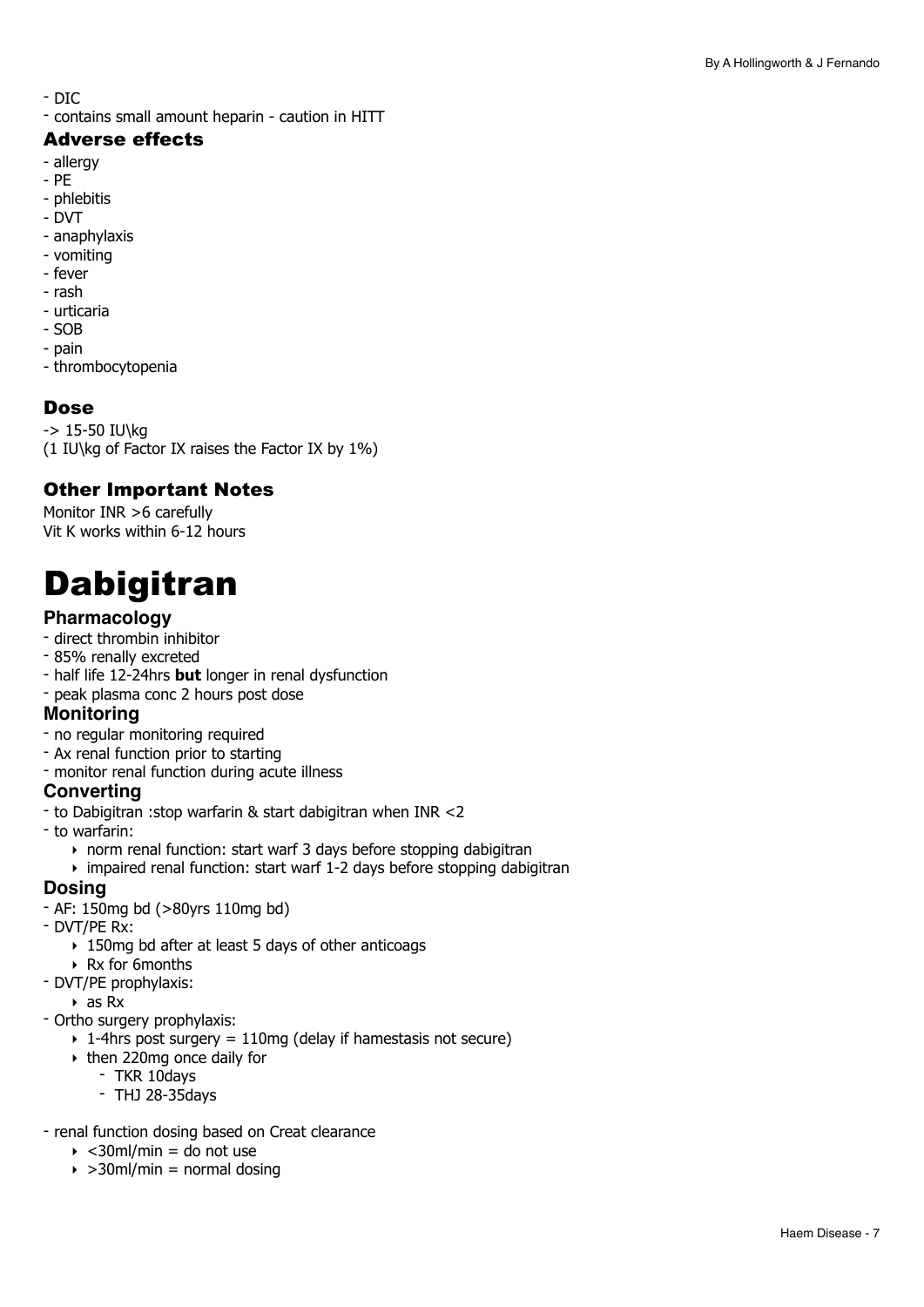### **Neuraxial**

- time after Drug Before Block:
	- $\triangleright$  CrCl  $>80 = 2$ days
	- $\triangleright$  CrCl 50-80 = 3days
	- $\triangleright$  Cr Cl <50 = 4days
- time after block/catheter out before next drug dose:

#### ‣ 6hrs **Interactions**

- avoid concurrent other anticoagulants
- use with caution with aspirin/clopidogrel
- NSAIDs fine
- interaction ↑ing dabigitran conc with P-glycoprotein inhibitors:
	- ‣ amiodarone
	- ‣ verapamil
	- ‣ clartihromycin

#### **Reversal**

- limited but:
	- ‣ time
		- ‣ haemodialysis
		- ‣ FEIBA (activated prothrombin complex concentrate)

## <span id="page-7-0"></span>Rivaroxaban

#### **Pharmacology**

- Factor Xa inhibitor
- highly protein bound
- 33% renal excreted unchanged
- half life 5-9hrs (up to 13hrs in elderly)
- no age dose adjustment
- peak plasma conc 2-4hrs post dose

#### **Contraindications**

- hypersenitivity
- bleeding
- liver disease & coagulopathy
- cautin in impaired renal function
- pregnancy/breast feeding
- mechanical heart valves

#### **Dosing**

- standard
	- $\rightarrow$  = 20mg/d
	- $\triangleright$  CrCl 30-50 = 15mg/d
	- ‣ CrCl <15 dont use
- VTE Rx:
	- ‣ 15mg bd for 3 weeks then 20mg daily
	- $\triangleright$  CrCl 15-50 then maintenance dose = 15mg
- ACS Rx:
	- ‣ 2.5mg bd to standard antiplatelt therapy for 12months 24hrs post event
- Ortho prophylaxis:
	- ‣ 10mg od 10hrs post surgery once haemostasis secure
		- 14days TKJR
		- 35days THJR

#### **Neuraxial**

- time after Drug Before Block:
	- $\triangleright$  CrCl  $>50 = 18$ hrs
	- $\triangleright$  CrCl 30-50 = 24hrs
	- $\triangleright$  CrCl < 30 = 48hrs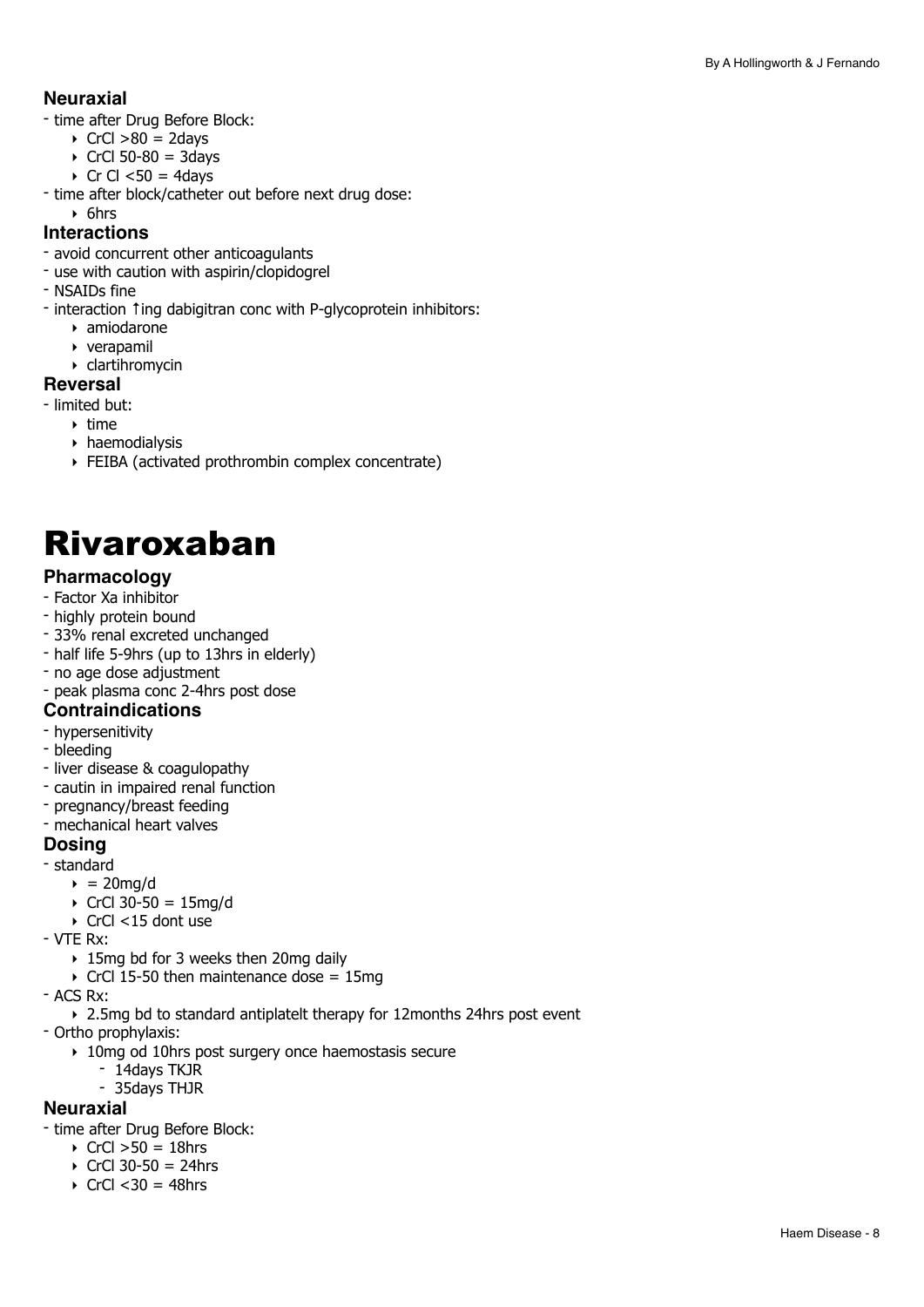- time after block/catheter out before next drug dose:

## ‣ 6hrs

## **Reversal**

- limited but:

- $\rightarrow$  time
	- ‣ prothrombinex

## <span id="page-8-0"></span>Perioperative Dabigitran/Rivaroxaban

## Elective Surgery on Dabigitran/Rivaroxaban

- no LMWH bridging needed

- timed cessation of drug based on CrCl & bleeding risk of surgery

#### (timings below essentially 1 day less conservative than regional guidelines)

Table 6 Preoperative interruption of new oral anticoagulants: a suggested management approach<sup>21-24</sup>

| Drug (doses)+                   | Renal function                                  | Low bleeding risk surgery‡ (2<br>or 3 drug half-lives between<br>last dose and surgery) | High bleeding risk surgery§ (4<br>or 5 drug half-lives between<br>last dose and surgery) |
|---------------------------------|-------------------------------------------------|-----------------------------------------------------------------------------------------|------------------------------------------------------------------------------------------|
| Dabigatran (150 mg twice daily) |                                                 |                                                                                         |                                                                                          |
| Half-life, 12-17 h              | Normal or mild impairment (CrCl ≥<br>50 mL/min) | Last dose: 24 h before surgery                                                          | Last dose: 48-72 h before surgery                                                        |
| Half-life, 13-23 h              | Moderate impairment (CrCl 30-49 mL/min)         | Last dose: 48-72 h before surgery                                                       | Last dose: 96 h before surgery                                                           |
| Rivaroxaban (20 mg once daily)  |                                                 |                                                                                         |                                                                                          |
| Half-life, 5-9 h (healthy)      | Normal or mild impairment (CrCl ≥<br>50 mL/min) | Last dose: 24 h before surgery                                                          | Last dose: 48-72 h before surgery                                                        |
| Half-life, 9-13 h               | moderate impairment (CrCl 30-49 mL/min)         | Last dose: 48 h before surgery                                                          | Last dose: 72 h before surgery                                                           |

## PostOp Resumption

Table 8 Postoperative resumption of new oral anticoagulants: a suggested management approach

| Drug        | Low bleeding risk surgery                     | High bleeding risk surgery                        |
|-------------|-----------------------------------------------|---------------------------------------------------|
| Dabigatran  | Resume 24 h after surgery, 150 mg twice daily | Resume 48-72 h after surgery, 150 mg twice daily+ |
| Rivaroxaban | Resume 24 h after surgery, 20 mg once daily   | Resume 48-72 h after surgery, 20 mg once daily‡   |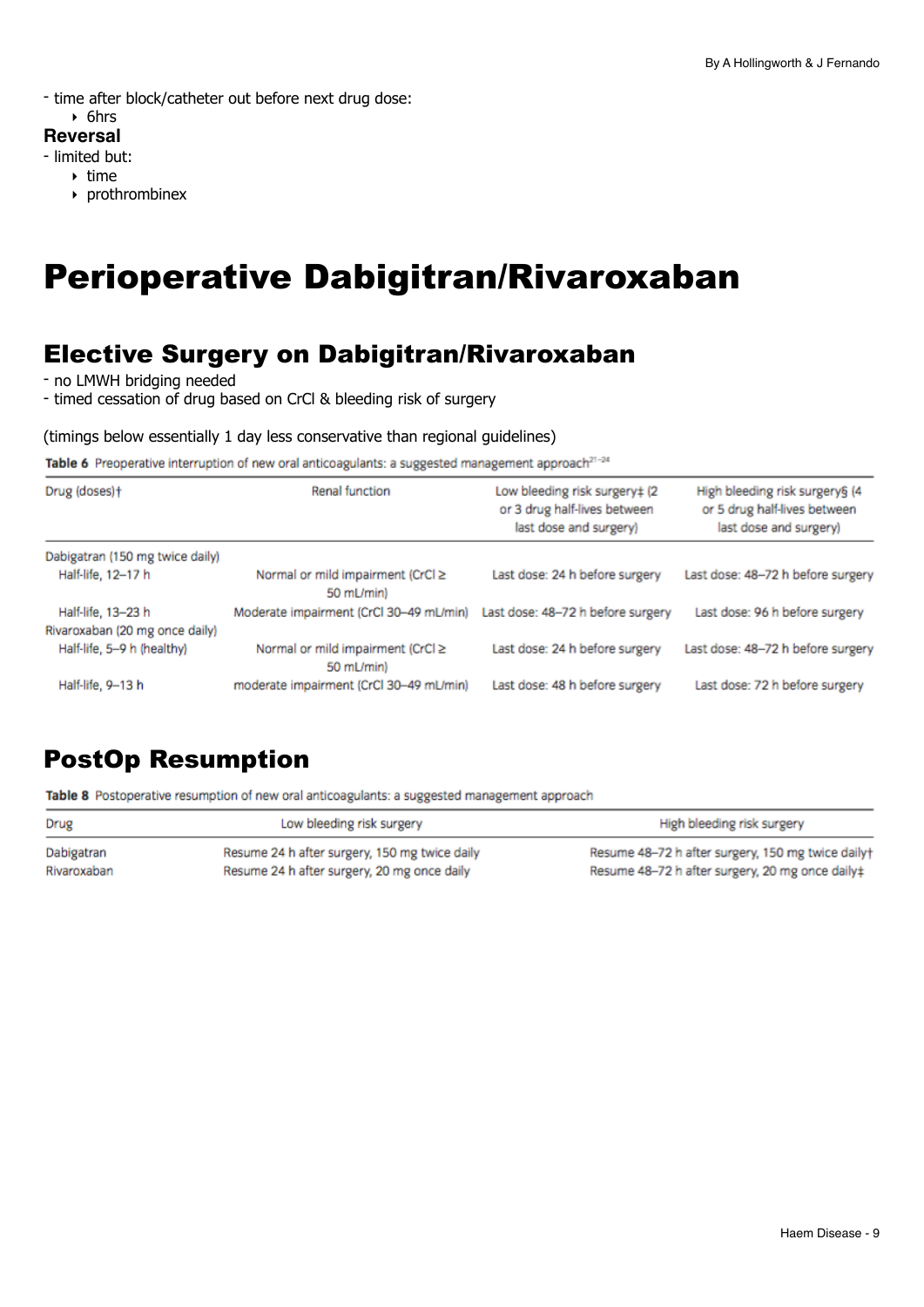## Emergency Surgery



Figure 2 Suggested management of patients receiving NOAC requiring urgent surgery.

\*Routine coagulation tests are insensitive to apixaban. Anti-Xa testing for apixaban is not currently available. Refer to Laboratory testing and NOAC section, aPCC, activated prothrombin complex concentrate; 3F-PCC, 3-factor prothrombin complex concentrate. APTT, activated partial thromboplastin time; PT, prothrombin time; TT, thrombin time.

- dabigitran & other agents:

- ‣ no haemostatic agent shown in vivo to reverse anticoagulant effectively
- ‣ evidence in vitro/animal to use:
	- dabigitran = FEIBA (an activated prothrombin complex concentrate)
	- rivaroxaban = prothrombinex
- $\mapsto$  but clearly no standard of care in place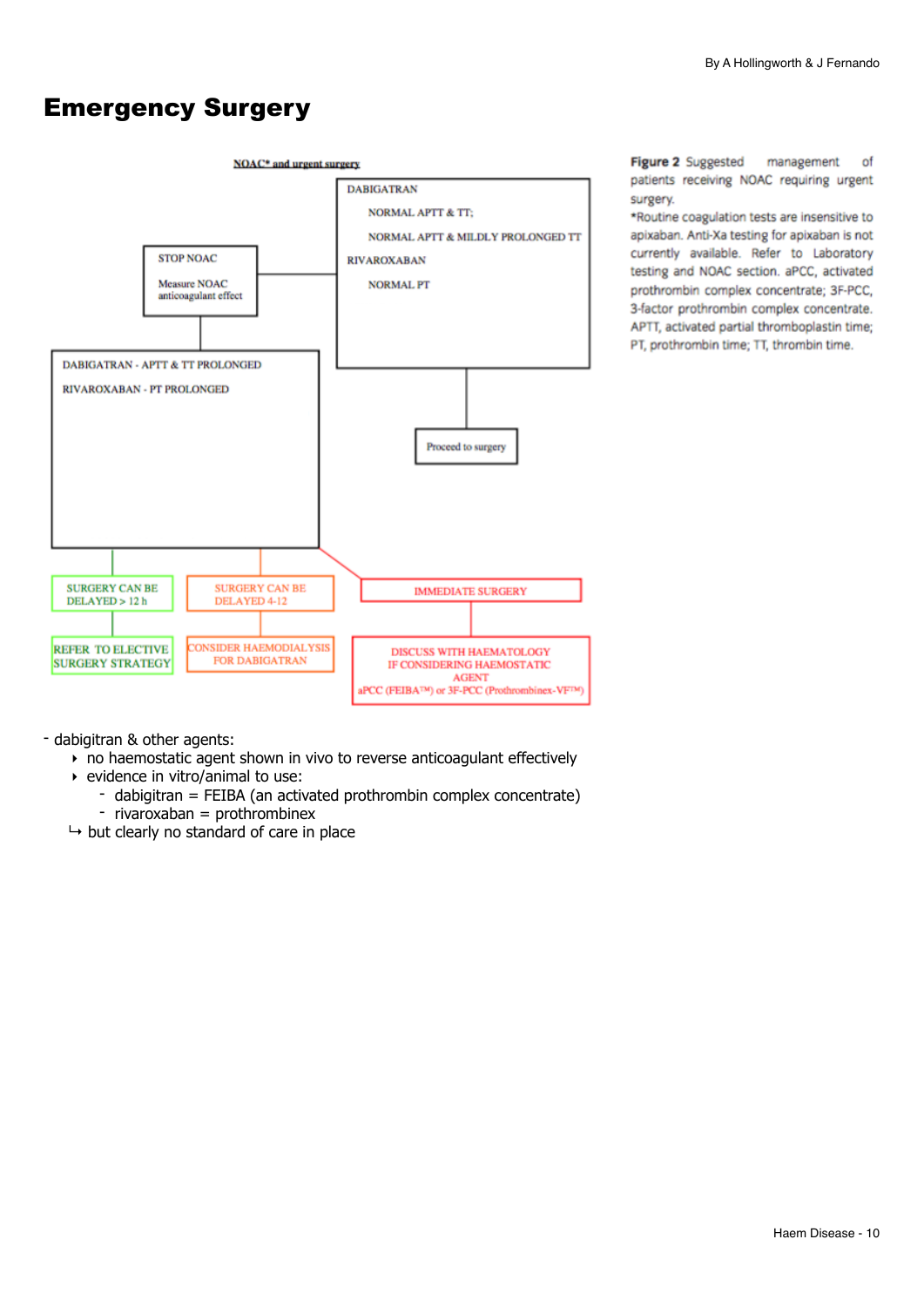## Reversal if Bleeding



Figure 3 Management of new oral anticoagulants (NOAC)-associated bleeding.<sup>26-31,33,34</sup> +Clinically significant bleeding - reduction in Hb ≥ 20g/L, transfusion of ≥2 units of red cells. ‡Life-threatening bleeding - bleeding in critical area or organ (intraocular, intracranial, intraspinal, compartment syndrome, retroperitoneal or pericardial), hypotension not responding to resuscitation. \*This is an off license use of FEIBA and Prothrombinex-VF and the risk of thrombotic complications with these agents when used for this indication is unclear. Their use is supported by laboratory data but clinical evidence supporting an improvement in clinical outcomes is lacking. \*\*Dialysis is indicated if dabigatran level is high as indicated by excessively prolonged activated partial thromboplastin time (APTT) > 80 s or dabigatran level > 500 ng/mL and/or impaired renal function. Four hours of haemodialysis will reduce drug level by -60%.<sup>26</sup> FBC, full blood count; FFP, fresh frozen plasma.

### **key points:**

- tests:
	- ‣ standard: FBC, creatinine, G&H, coag screen
	- ‣ dabigitran tests: TT, dabigitran level
	- ‣ rivaroxaban: anti Xa level
- clinically sig bleeding:
	- ‣ charcoal <2hrs prior ingestion
	- ‣ standard product support eg transfusion of prc's & platelets if indicated
	- ‣ prohaemostatic agent only if specifically indicated
- life threatening bleed:
	- ‣ For all: TXA 15-30mg/kg
	- ‣ Dabigitran:
		- if normal APTT or drug level <50ng/ml then nothing will help
		- otherwise: FEIBA 50u/kg
	- ‣ Rivaroxaban:
		- if normal PT then nothing will help
		- otherwise: prothrombinex 25-50u/kg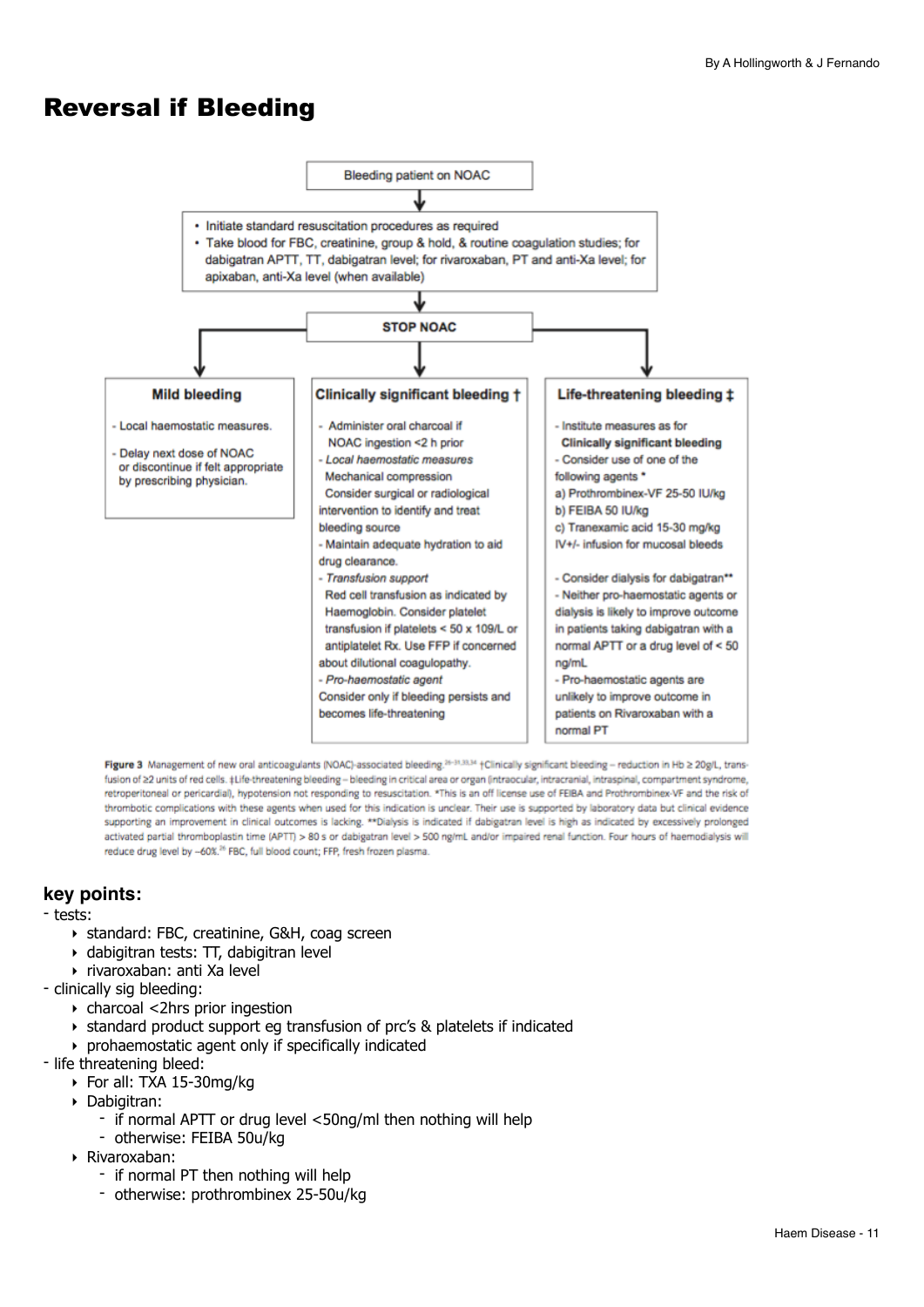## <span id="page-11-0"></span>Heparin

- acts by potentiating antithrombin III  $\Rightarrow$ 
	- ‣ ↑inactivation of thrombin & F10
		- UFH 10a:2a = 1:1
		- $-$  LMWH 10a:2a = 4:1
	- $\rightarrow$  high doses via AT3  $\rightarrow$  inactivates 9,11,12 & ↓platelet aggregation

#### **UFH**

- IV bolus: 1000 units or 80u/kg
- infusion 18U/kg/hr
- check APTT at 6hrs: target is APTT 1.5-2.5x normal lab value
- follow local policy
- half life 1-2hr

#### **LMWH**

- mostly replaced UFH due to ease of dosing & monitoring
- ↑ed antiXa activity compared to UFH
- anti Xa levels can be monitored in renal failure
- ↓dose in renal failure

## Heparin Induced Thrombocytopaenia & Thrombosis

## Syndrome

- HIT = heparin induced thrombocytopaenia
- if concurrent thrombosis = HITTS:
	- ▶ Platelet Factor -4 + heparin + IgG complex on platelet surface  $\Rightarrow$  inappropriate activation of platelets  $\Rightarrow$  hypercoag state  $\Rightarrow$  thrombosis
- 1-6% incidence ( much less with LMWH)
- diagnoses 4 Ts:
	- ‣ **T** hrombocytopaenia = >50% fall
	- ‣ **T** iming within 5-10 days starting heparin
	- ‣ **T** hrombosis venous or arterial
	- ‣ no o **T** her explanation
- Tests:
	- ‣ antibody test best
	- ‣ platelet activation assay
	- $\triangleright$  clinical scoring systems available to quantify risk
- more frequent with bovine lung heparin
- 2 types:
	- $\triangleright$  type 1:
		- day 1-4
		- transient/self limiting ↓platelets to ~50
		- $-$  = direct heparin induced plt agglutination ie non immune mechanism
	- $\triangleright$  type 2:
		- $-$  Day 4-14 days after 2<sup>nd</sup> exposure to heparin
		- platelet ↓ to ~10 & assoc with thromboembolic phenomena
		- immune mediated plt aggregation by IgG & IgM antibodies
		- development of antibodies to platelets following  $1<sup>st</sup>$  heparin exposure. ie occurs on next exposure
		- $-$  = type II hypersensitivity reaction
		- usually resolves rapidly on stopping heparin (can last for 2/12)
		- must avoid UFH forever, but can use LMWH (with caution)
- Rx:
	- $\rightarrow$  stop heparin immediately
	- ‣ use altervative
	- ‣ postpone warf until platelets >150 (initiate without loading dose)
	- ‣ monitor for thrombosis
	- ‣ avoid platelet transfusions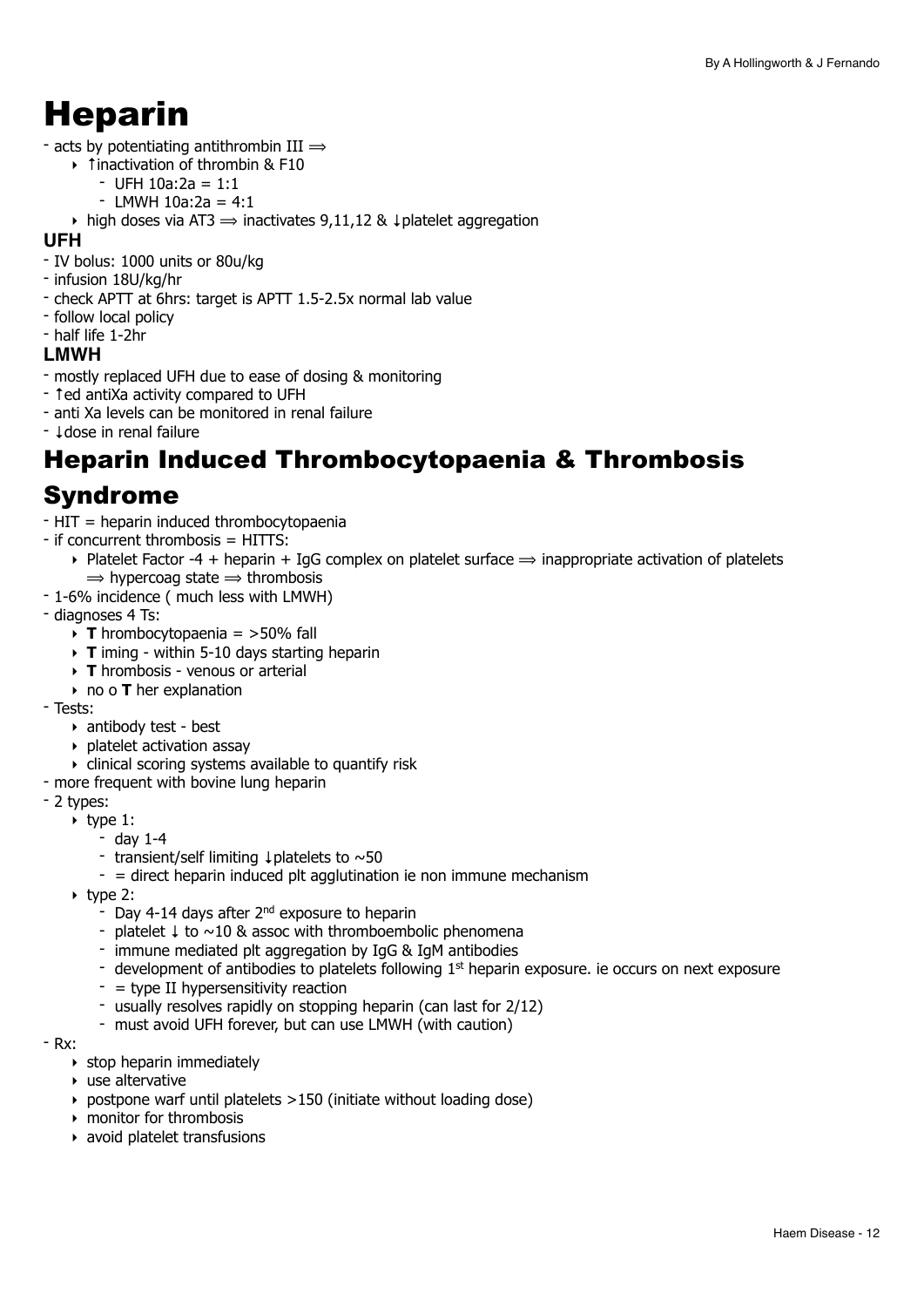## <span id="page-12-0"></span>Protamine

- made from fish
- allergy & hypotension on administration
- UFH:
	- ‣ 95% neutralising activity on Xa inhibition
	- ‣ given within 15mins: 1mg protamine reverses 100unit heparin

- LMWH:

- ‣ 55% neutralising activity on Xa inhibiton
- $\rightarrow$  <8hrs since admin: 1mg protamine reverses 1mg enoxaparin (=100units UFH)
- ‣ >8hrs since admin: 50% dose ie 0.5mg protamine for every 1mg enoxaparin

## <span id="page-12-1"></span>Aspirin

 $-$  = a non specific COX inhibitor  $\Rightarrow \downarrow$  peripheral production of prostaglandins & thromboxane

- CVS specifically:

- ‣ platelet actions:
	- irreversible inhibition of platelet COX by irreversible acetylation of the active site of the enzyme
	- ↓thromboxane A2 in platelets:
		- TXA2 causes ↑ADP release  $\Rightarrow$  VasoC & ↑ platelet aggregation
		- aspirin ⇒ vasoD & ↓platelet aggregation
	- effect lasts for life of platelet (approx 3-5/7)
	- occurs at very low doses of aspirin
- ‣ endothelial action:
	- ↓endothelial PGI2 (prostacycline) production:
	- PGI2 role (opposite to TXA2) ie vasoD & ↓platelet aggregation
	- ∴ ↓PGI2 ⇒ vasoC & ↑platelet aggregation
		- but NET effect is of TXA2 inhibition (vasoD & ↓aggregation) because of:
			- ‣ endothelium able to remanufacture more PGI2 (platelet not)
				- because endothelium has a nucleus & able to remanufacture COX
			- ‣ aspirin (especially at low dose) more selective for TXA2 inhibition
	- proposed that diseased patients have a dysfunctional endothelium ∴ baseline low PGI2 production ∴ use of aspirin helps to restore correct equilibrium

### **PeriOp**

- should stop 7-9days prior to have no residual effect
- few trials looking at periop bleeding & aspirin
- use around surgery depends on balance of bleeding risk of surgery & thrombosis risk of patient:
	- ‣ CABG & aspirin = ↑risk of bleeding but ↑graft patency
		- ‣ TURP & aspirin = considerable ↑periop bleeding
		- $\rightarrow$  minor skin surgery = continue aspirin
		- $\rightarrow$  retinal/intracranial surgery = stop asirin

## <span id="page-12-2"></span>Dipydridamole

- used with low dose aspirin post CABG, valve replacement or stroke/TIA
- MOA by:
	- $\rightarrow$  +adenosine uptake by rbcs  $\rightarrow$  1 serum adenosine  $\rightarrow$  inhibit ADp induced platelet aggregation
	- $\rightarrow$  reversible inhibition of platelet phosphodiesterase 5  $\rightarrow$  ↓TXA creation
- $-$  half life  $\sim$ 10hrs and is reversible effect
- controversy on when to stop:
	- ‣ stop 24hrs 7 days prior to surgery
	- $\rightarrow$  (no need to stop when placing neuraxial)

## <span id="page-12-3"></span>Clopidogrel

- = prodrug which blocks ADP receptors on platelet membranes irreversibly
- needs to be stopped 7days pre-op
- If rapid reversal required:
	- ‣ platelet transfusion can be useful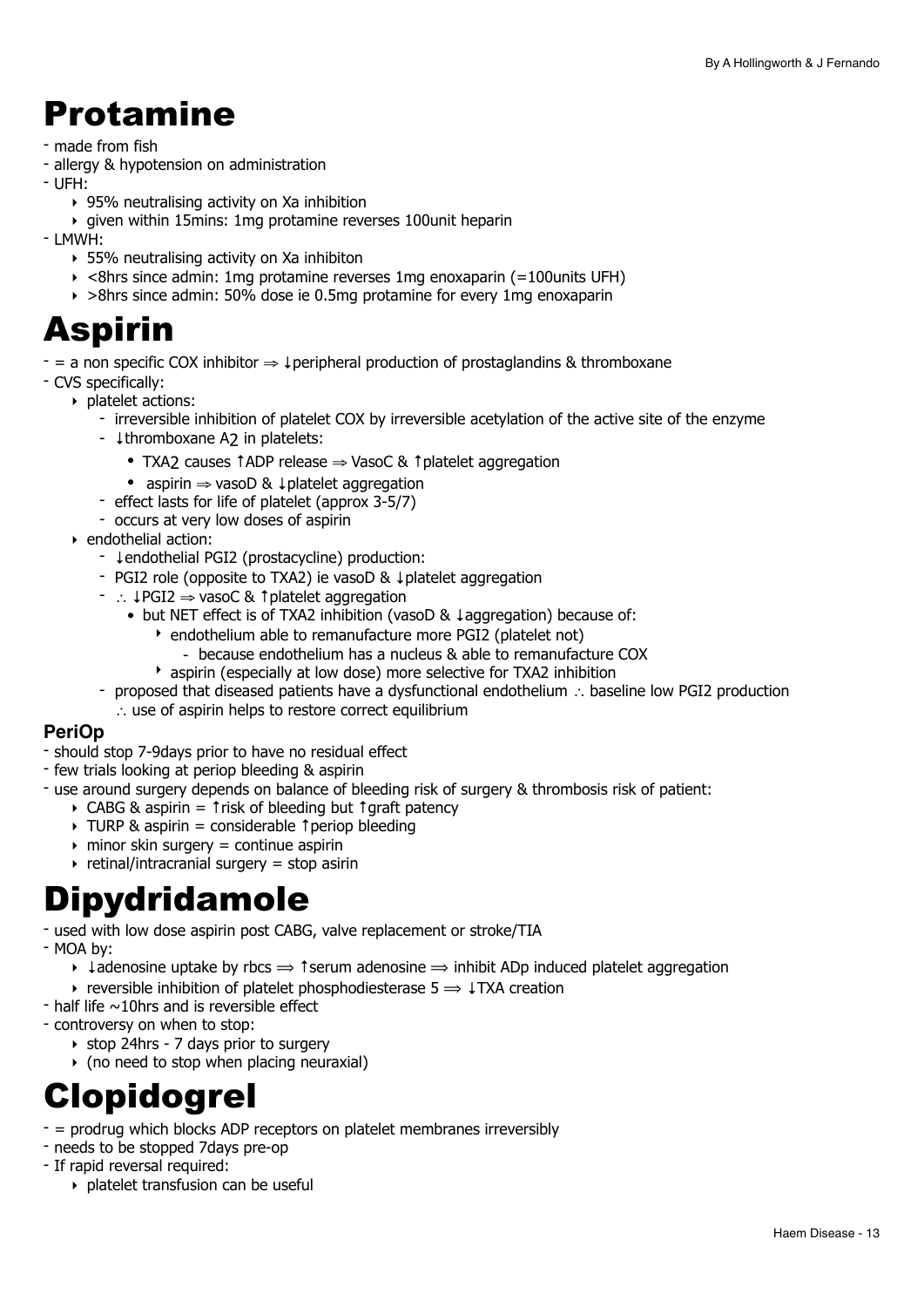‣ as is a prodrug ideally need to wait >24hrs after last clopidogrel dose prior to platelet dosing

## <span id="page-13-0"></span>Ticagrelor

- ADP receptor reversible antagonist ie similar to clopidogrel
- $-$  = pro drug
- 9hr ½ life
- Stop 5 days prior to surgery

## <span id="page-13-1"></span>Glycoprotein IIb/IIIa Inhibitors

- block binding of fibrinogen to IIb/IIIa receptor
- commonly used in ACS
- eg
	- ‣ tirofibran
		- reversible antagonist
		- if norm renal function  $\Rightarrow$  full reversal in 4-8hrs
		- rapid reversal:
			- platelet transfusions but if free drug circulating may be of limited use
			- FFP may be beneficial
	- ‣ abciximab
		- monoclonal antibody
			- stop 7d prior to surgery

## <span id="page-13-2"></span>**Fibrinolytics**

- act as thrombolytics by activating plasminogen  $\Rightarrow$  plasmin  $\Rightarrow$  degradation of fibrin  $\Rightarrow$  dissolution of thrombus
- used in ACS & stroke
- alteplase by infusion, reteplase/tenecteplase (bolus dose)
- need to be given within 12 hours of symptom onset ideally 1hr
- used in combo with LMWH & aspirin
- severe bleeding is indication for cessation of therapy & +/- reversal:
	- ‣ crypoprecipitate high level VIII & fibrinogen
	- $\triangleright$  FFP factor V  $\wedge$  VIII
	- ‣ platelets
	- ‣ anti-fibrinolytics TXA
- bleeding times ↑ed for 24hrs post drug admin
- urokinase also used to unblock catheters:
	- ‣ 5000 to 25000 units plus saline into line to fill lumen
	- ‣ leave for 20-60 min then aspirate out

## <span id="page-13-3"></span>Anti-fibrinolytics

## Tranexamic Acid

- $-$  = synthetic derivatives of lysine (amino acid)
- MOA: reversible binding to plasminogen ∴ blocking its binding to fibrin
- TXA x10 more potent than aminocaproic acid
- excreted 95% renally unchanged (half life 2-11hr)
- can ↓seizure threshold
- not been shown to ↑risk of VTE
- Used to ↓bleeding:
	- $\triangleright$  trauma
	- ‣ intraop cardiac surgery, ortho, obstetrics, prostatectomy, dental extractions
		- ‣ hemophiliacs
- contraindicated in DIC & ureteric bleeding (clot retention)
- $-$  IV dose = 15-30mg/kg
- PO dose 1g tds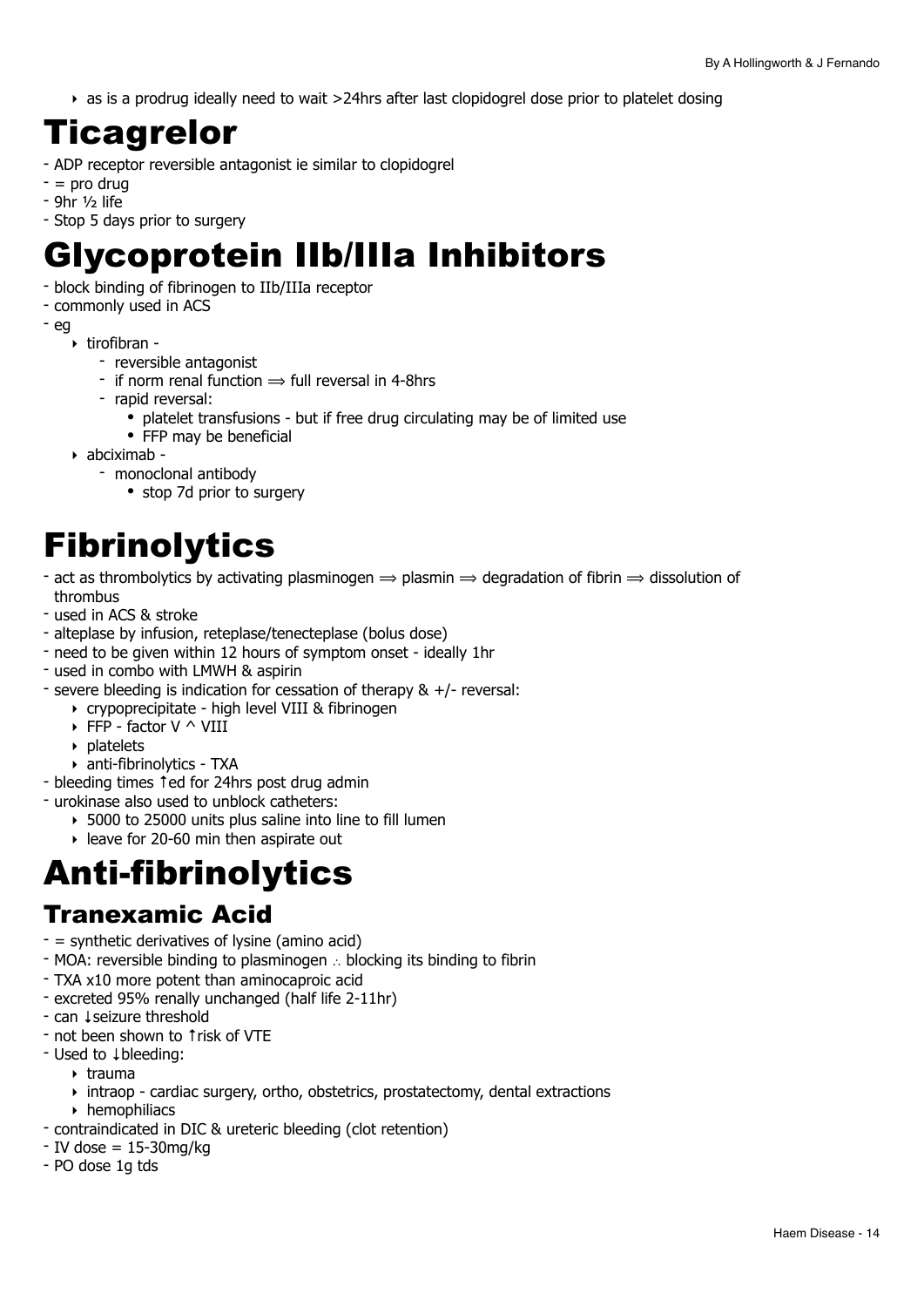## **Desmopressin**

- analogue of arginine vasopressin
- induces release of vWF from vasc endothelium ⟹ ↑vWF & factor VIII
- 0.3mcg/kg in 50ml saline over 30min
- indications:
	- ‣ haemophilia A
	- ‣ vWD (except 2b)
	- ‣ ↓platelet function in renal failure & aspirin

## Factor VIIa

- recombinant factor acts at tissue factor:VIIa complex on damaged endothelium
- ∴ effect localised to site of vessel damage rather than body wide
- side effects of ↑thrombogenic risk
- licensed indications:
	- ‣ haemophilia
	- ‣ prophylaxis in pts with congenital VII deficiency
- is used in major bleeding protocols but off license:
	- $\rightarrow$  should weigh benefits & risk
	- ‣ pre conditions:
		- pH >7.2, temp >35, significant other product used
		- 90mcg/kg in discuss with haematologist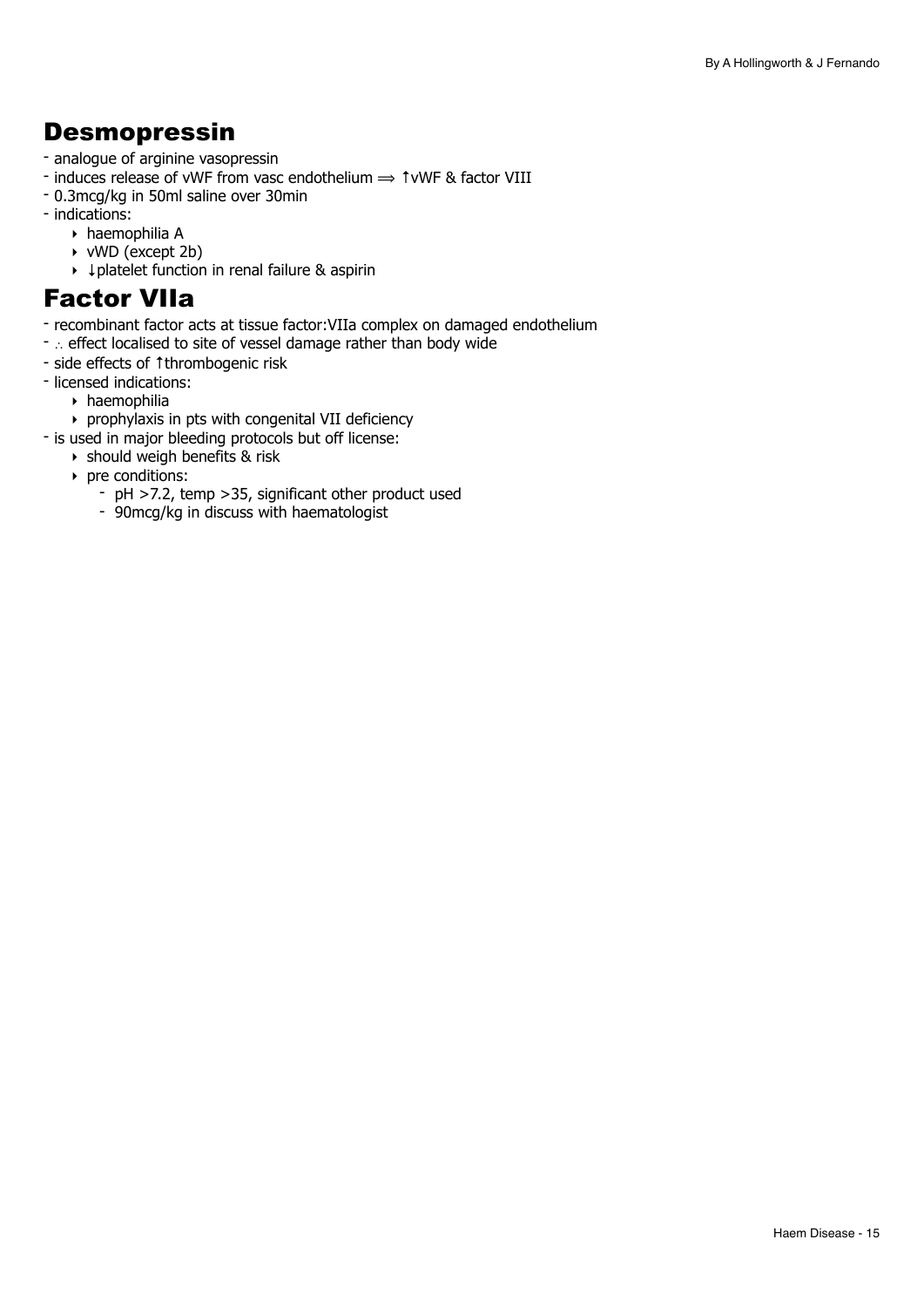# <span id="page-15-0"></span>By Disease

## <span id="page-15-1"></span>Anaemia

## **Preoperative**

- $-$  = male  $<$ 130
- $=$  female  $<$ 120
- $-$  = pregnancy  $<$ 110

## Cause Classification

- 1. **Decreased production** renal failure, folate/B12 deficiency, marrow infiltration or suppression, anaemia of chronic disease, hypothyroidism
- 2. **Bleeding** acute or chronic
- 3. **Increased consumption** haemolysis ->
- ‣ inherited (thalasaemias, sickle cell, spherocyctosis)
	- ‣ acquired (autoimmune, drugs, infections, mechanical valves, DIC)

or by size of rbc:

| <b>Microcytic</b>     | <b>Normocytic</b> | <b>Macrocytic</b>    |                     |
|-----------------------|-------------------|----------------------|---------------------|
|                       |                   | <b>Megaloblastic</b> | <b>Normoblastic</b> |
| Iron Deficiency       | Acute blood loss  | B12 def              | Alcohol             |
| Thalassaemia          | Renal             | folate def           | Liver               |
| Sideroblastic disease | Marrow failure    |                      | Reticulocytosis     |
| Chronic disease       | Haemolytic        |                      |                     |
|                       | Endocrine         |                      |                     |

## **HISTORY**

- fatigue
- SOB
- palpitations
- headaches
- angina

- FHx

- medications: NSAIDS, aspirin, ET-OH

- exercise capacity

## **EXAMINATION**

- pallor
- P and BP
- general examination looking for causes

## **INVESTIGATIONS**

- Hb should be measured for all major surgery & anyone with sig PMH esp CVS/Resp disease
- Other testes
	- ‣ Fe studies
	- ‣ B12/folate
	- ‣ reticulocyte count
	- ‣ direct Coombs test antibodies attached to RBC's causing their destruction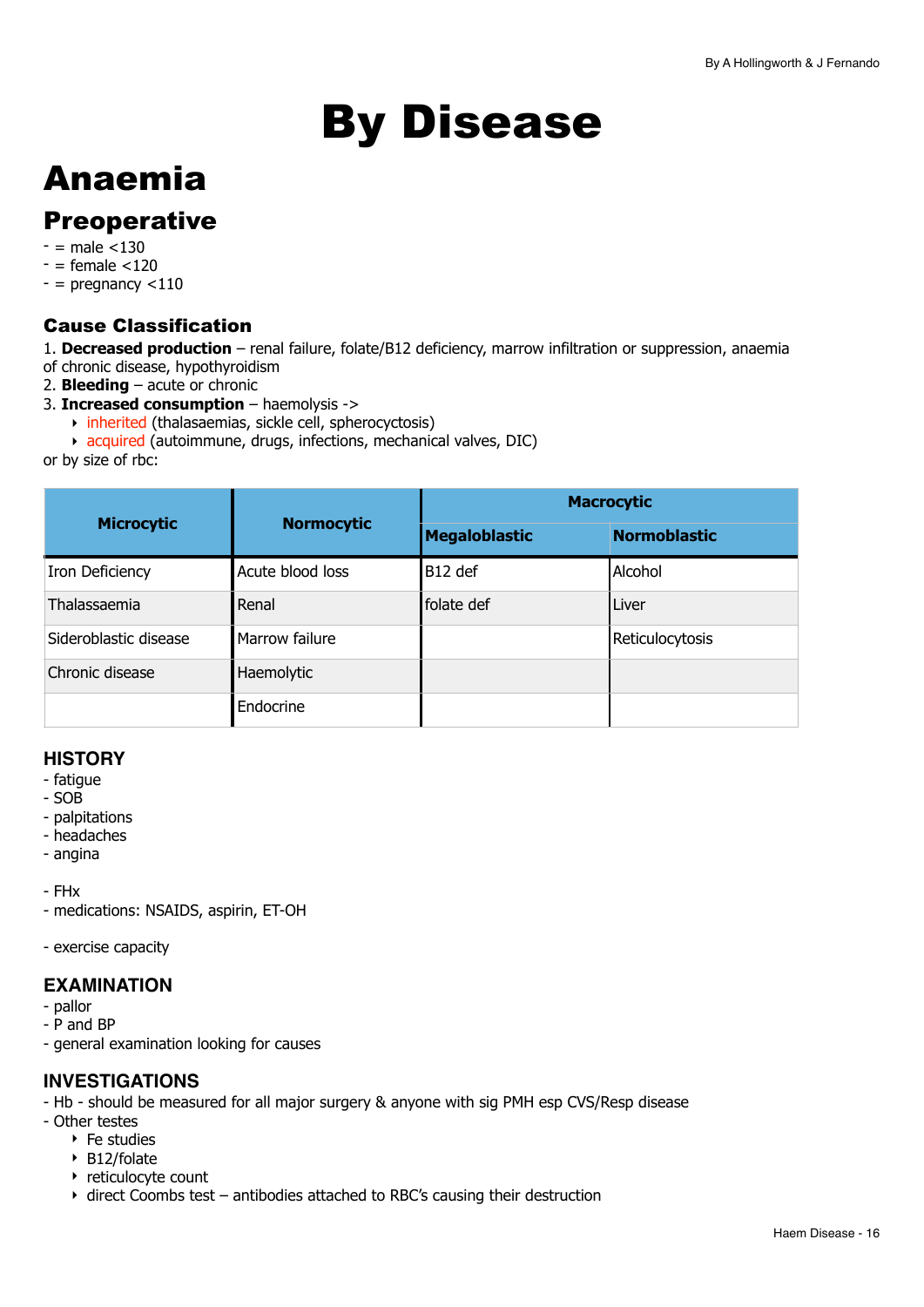- liver and hepatic function
- bone marrow

### **MANAGEMENT**

- treat cause
- delay surgery where possible
- Fe supplementation:
	- ‣ oral notoriously poorly compliant
	- $\triangleright$  IV Fe+ -
	- modern preps = low risk, iron replete within 20mins. 10 day for max response
- B12 injections
- transfusion if indicated (more conservative approach now c/o morbidity associated with transfusions and understanding that we can tolerate much lower Hb than first thought)

## Intraoperative & Postoperative

- Number of studies :

- ‣ ↑mortality with ↑blood transfusion
- ‣ limited evidence for diff in mortality via restrictive vs liberal regime BUT is ↑morbidity:
	- infection
		- CVS events
- Transfusion Triggers:
	- $\triangleright$  fit and healthy Hb 70
	- $\rightarrow$  if renal failure, neuro disease, IHD then trigger is unclear  $\Rightarrow$  suggest 80 & reAx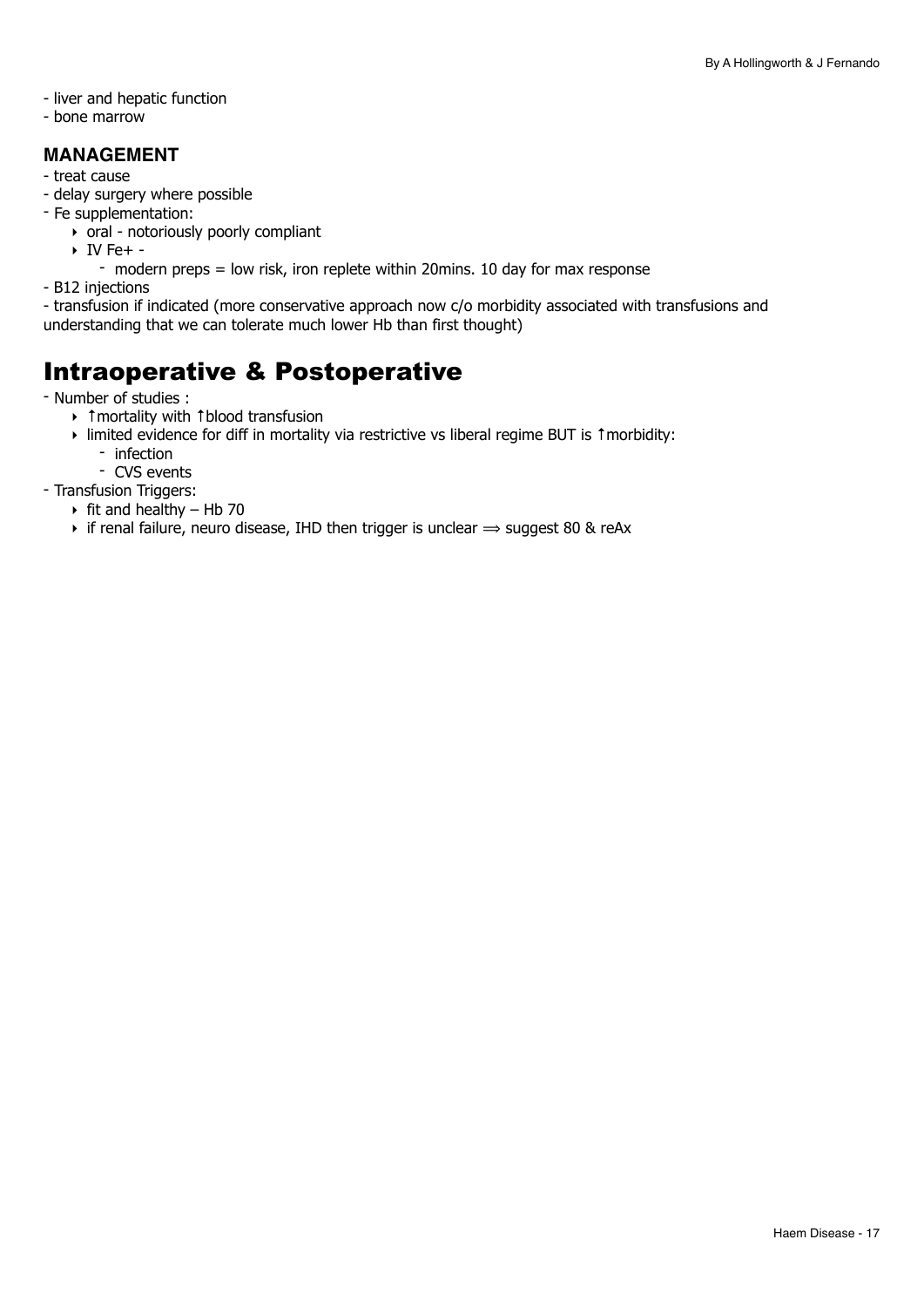## <span id="page-17-0"></span>Porphyria

## **Preoperative**

= group of disorders where patients have a inability to synthesis Hb resulting in an accumulation of precursors oxidised to porphyrins

- hepatic and erythropoietic varieties

- only the 3 hepatic forms effect anaesthesia practise (autosomal dominant - but with variable expression)

(1) AIP - acute intermittent porphyria (sweden)

(2) VP - variegated porphyria (afrikaners). Dermal photosensitivity

(3) HCP - hereditary coporporphyria (rare - dermal hypersensitivity)

## **HISTORY**

Female 30-40 yrs FHx May never have had symptoms ∴ **FH impt (do not ignore & must be Rx'ed as has disease)**

### **Porphyric Crises**

- Many precipitants - drugs, stress, infection, alcohol, menstruation, pregnancy, starvation, dehydration - Symptoms incl:

- ‣ Abdo pain
- ‣ Vomiting
- ‣ Motor and sensory neuropathy
- ‣ Autonomic dysfunction
- ‣ Cranial nerve palsies
- ‣ Confusion
- ‣ Coma
- ‣ Seizures
- ‣ Fever

- symptoms may mimic surgical pathology

## **EXAMINATION**

- as directed by history

### **INVESTIGATIONS**

(may be normal between attacks)

- urinary porphyrins & porphyrin precusors (ALA and PBG)
- serum porphyrins
- faecal porphyrins
- erythrocyte porphyrins
- DNA testing

### **MANAGEMENT**

- avoidance of precipitants
- premedication to decrease stress
- minimise preoperative fasting (IVF)

## Intraoperative

- invasive monitoring during crisis (autonomic instability)
- RA:
	- ‣ bupiv safe
	- ‣ should avoid if concurrent crises as neuropathy may be rapidly progressing
- GA TIVA with fentanyl & sux or vec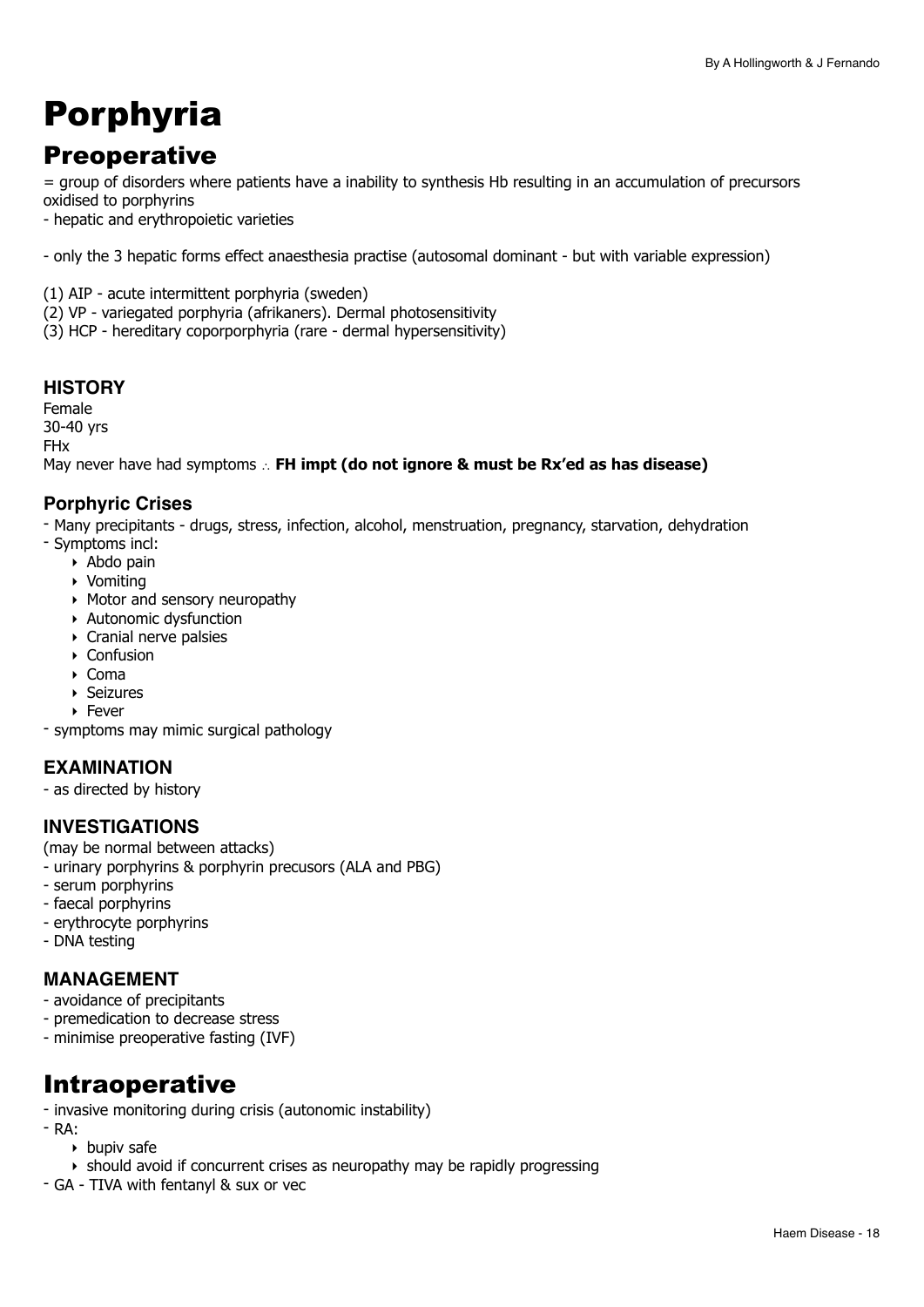- intra-op problems:

- ‣ hypertension and tachycardia -> beta blockers
- ‣ convulsions -> midazolam, propofol, MgSO4

## Anaesthetic Drugs & Safety

|                  | <b>Def Unsafe</b>                                        | <b>Maybe</b>                         | <b>Probably Safe</b>                                                                 |
|------------------|----------------------------------------------------------|--------------------------------------|--------------------------------------------------------------------------------------|
| Induction        | thio<br>etomidate                                        | ketamine                             | Propofol                                                                             |
| <b>Volatiles</b> | Enflurane                                                | iso<br>sevo                          | <b>Nitrous</b>                                                                       |
| <b>NMBs</b>      |                                                          | panc<br>atrac<br>roc                 | Sux<br>vecuronium                                                                    |
| Reversal         |                                                          |                                      | Atropine<br>Glyco<br><b>Neo</b>                                                      |
| Analgesia        |                                                          | dicofenac                            | aspirin & paracetamol<br>alfent, fent, morphine<br>naloxone                          |
| LAs              | Ropiv                                                    | Lignocaine                           | <b>Bupiv</b><br>Prilocaine                                                           |
| Sedatives        | nitrazepam                                               | Diazepam                             | Midazolam<br>Chloral hydrate                                                         |
| Antiemetics      | metoclopramide                                           | ondansetron<br>Ranitidine            | Droperidol                                                                           |
| <b>CVS Drugs</b> | Hydralazine<br>Nifedpine<br>Phenoxybenzamine             | Diltiazem<br>verapamil<br><b>SNP</b> | Adrenaline<br>$\alpha$ & $\beta$ agonists<br>Mg<br><b>ß</b> blockers<br>phentolamine |
| <b>Others</b>    | <b>OCP</b><br>phenytoin<br>sulfonamides<br>aminophylline | <b>Steroids</b>                      |                                                                                      |

## **Postoperative**

- crisis may be delayed for up to 5d

## Management of Prophyric Crisis

Goals

- (1) stop precipitating agent
- (2) reverse factors that increase haem production (ALA synthase activity)
- Call for help
- Stop administering precipitent
- Haem arginate 3mg/kg IV OD for 4/7 (inhibits ALA synthase activity)
- Analgesia opioids (avoid RA)
- Supportive care: infection, dehydration, electrolyte imbalance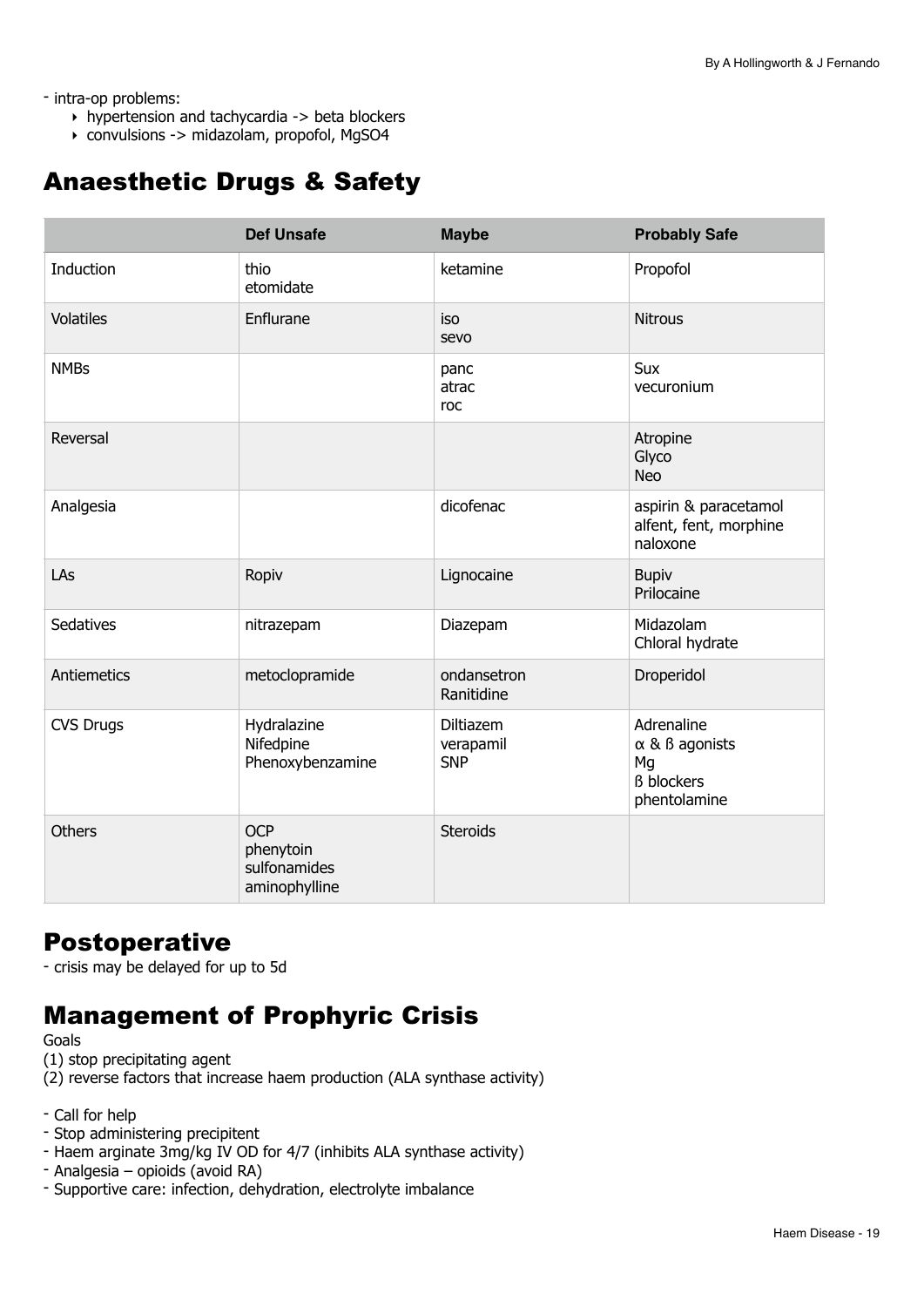- Give glucose (20g/hr)

- Beta-blockers (manage haemodynamics + decreases activity of ALA)
- Plasmapheresis
- Monitor closely (HDU/ICU)

## <span id="page-19-0"></span>Hereditary Spherocytosis

## **Preoperative**

- autosomal dominant condition
- RBC's have a smaller surface to volume ratio + abnormally permeable to Na+
- spherocytes -> phagocytosed in spleen

#### **HISTORY**

- anaemia symptoms
- asymptomatic

#### **EXAMINATION**

- splenomegally

### **INVESTIGATIONS**

- microspherocytic anaemia

- reticulocytosis
- RBC increased osmotic fragility

### **MANAGEMENT**

- splenectomy ->

- ‣ ↑50% survival of rbc
- ‣ ideal <6yrs old
- ‣ need vaccinations prior: pneumococcal, meningococcal and HIB
- ‣ lifelong penicillin

## Anaesthesia

- nil specific issues

## <span id="page-19-1"></span>Glucose 6 Phosphate Dehydrogenase **Deficiency**

(G6PD Deficiency)

## **Preoperative**

- this enzyme responsible for production of NADPH -> involved in cells defence against

- ‣ **oxidative stresses** (ie. infections)
- ‣ **oxidation of drugs** (aspirin, quinolones, chloramphenicol, isoniazid, quinine, sulphonamides, vitamin K)
- also required for reduction of methaemoglobinaemia (thus SNP and prilocaine contraindicated)
- x-linked
- haemolysis of rbcs occurs 2-5d after exposure to precipitant

## **HISTORY**

- Black American or Mediterranean
- ingestion of broad beans (fava) -> haemolysis
- 2/7 later: abdominal pain

## **EXAMINATION**

- anaemia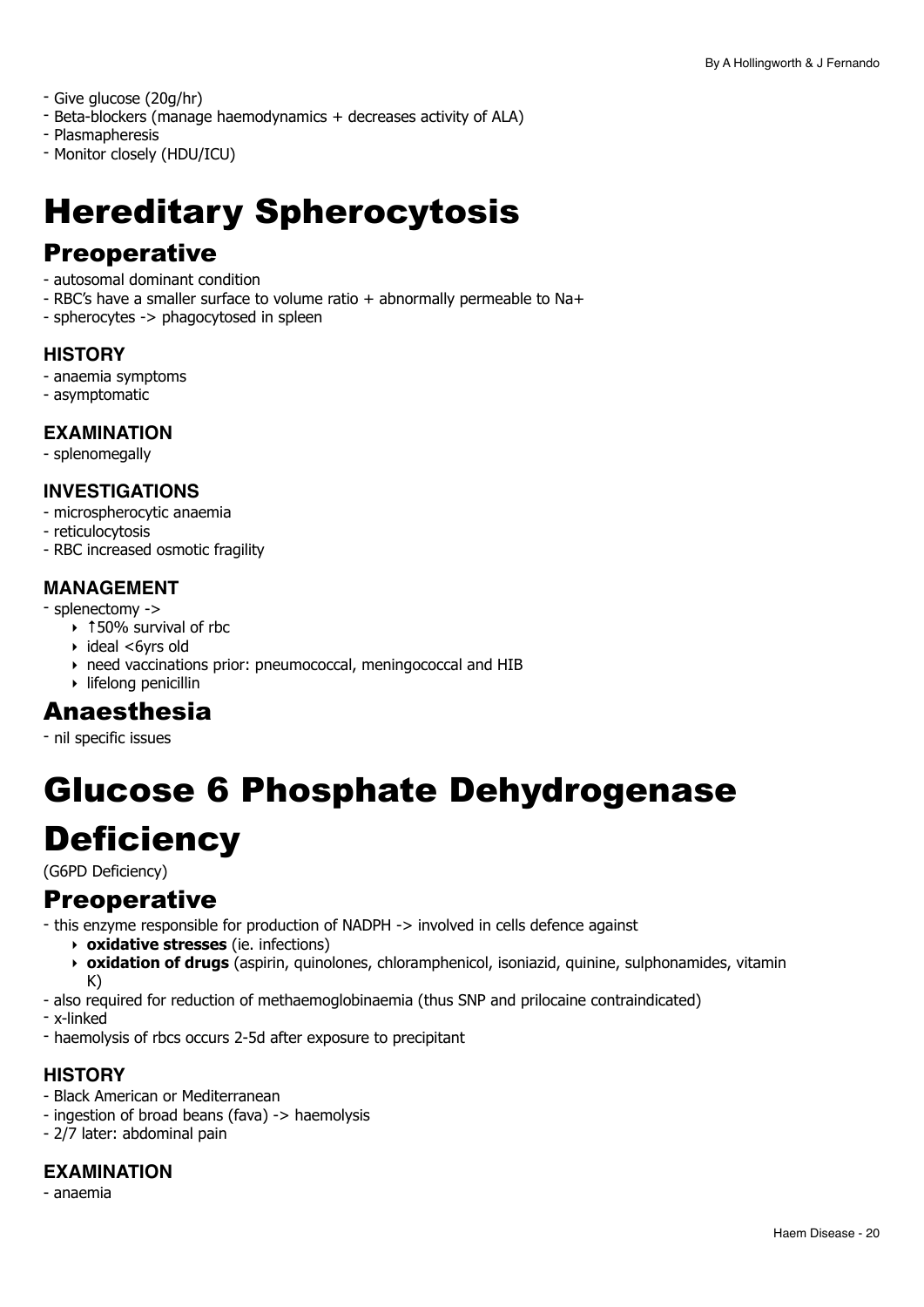- jaundice

### **INVESTIGATIONS**

- haemoglobinaemia
- haemoglobinuria
- high bilirubin (unconjugated)
- Heinz bodies
- RBC G6PD assay (may be false high in acute crisis)

### **MANAGEMENT**

- discontinuation of offending agent
- transfusion

## Anaesthesia

- avoid precipitants - NSAIDs

## <span id="page-20-0"></span>Thalassaemias

## **Preoperative**

- absent or deficient synthesis of alpha or beta globin chains of Hb
- severity related to degree of impaired globin synthesis
- regardless of cause classifed as:
	- $\overline{\bullet}$  major transfusion dependant. Sig issues with Fe overload
	- ‣ intermediate
	- ‣ minor

### **HISTORY**

- anaemia symptoms
- Mediterranean, African and Asian
- degree of organ involvement from iron overload
- high output cardiac failure

## **EXAMINATION**

- heart failure signs
- hyperplastic marrow -> overgrowth of bone and facial bone deformity  $\Rightarrow$  diff airway

## **INVESTIGATIONS**

- mild -> severe anaemia
- Hb electrophoresis +/- globin chain analysis

### **MANAGEMENT**

- severe forms = transfusion dependent
- cross match to identify any antibodies that may exist
- thorough airway assessment

## Anaesthesia

- as guided by above

## <span id="page-20-1"></span>Sickle Cell Anaemia

- inherited sickling haemoglobinopathy
- different states:
	- ‣ homozygous state (HbSS) true sickle cell anaemia
	- $\rightarrow$  heterzygous (HbSA) = trait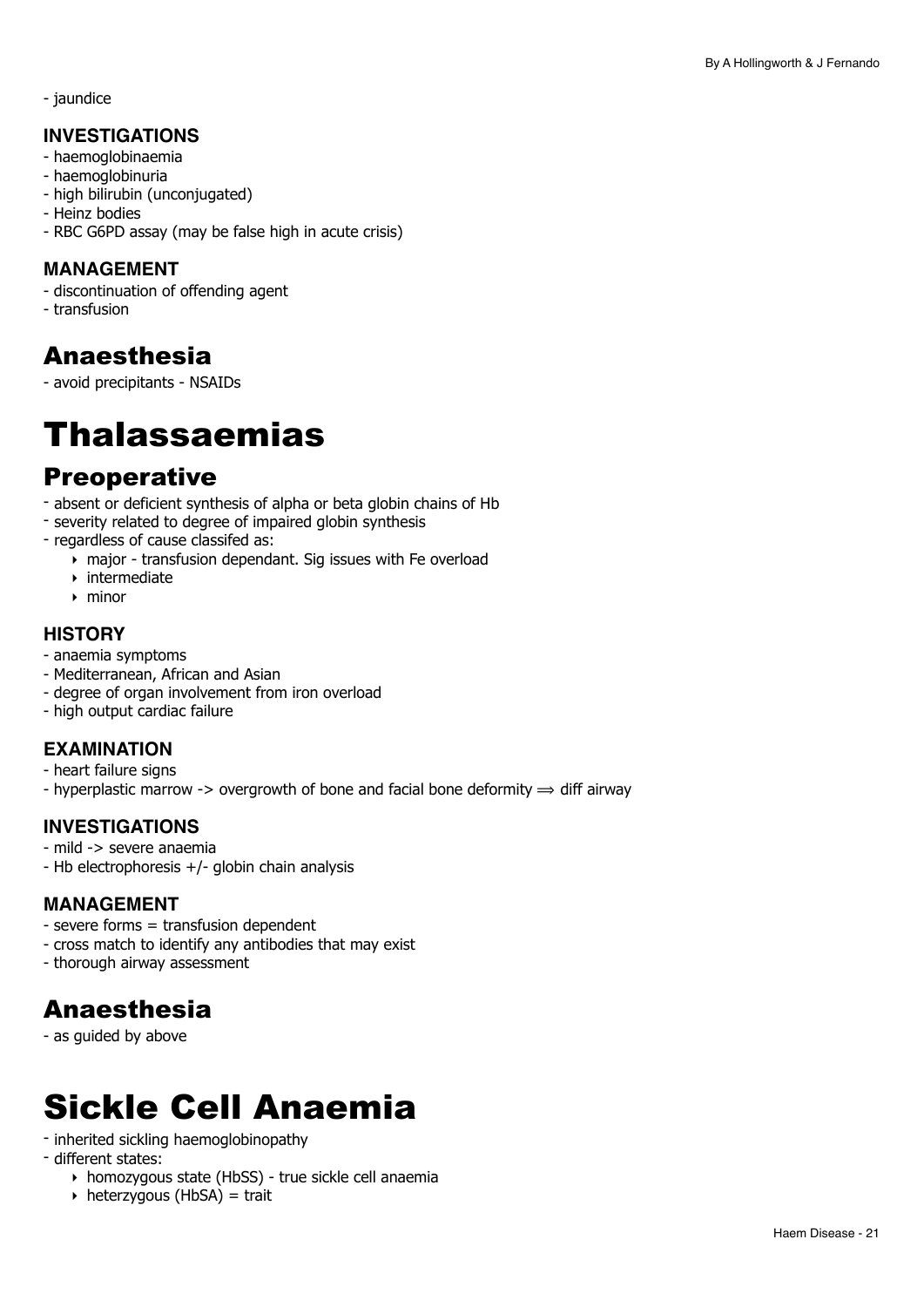- ‣ combo with another Hb ß chain abnormality (HbSC, HbSD, ß thalassaemia)
- Sickling process proportional to concentration of HbS:
	- $\rightarrow$  trait = unusual as HbS <50%
	- ‣ HbF inhibits sickling process
- endemic in parts of Africa, Med, Middle East, India
- pathology is from vaso-occlusion by sickled rbcs  $\Rightarrow$  haemolysis & infarction
- precipitants:
	- $\rightarrow$  hypoxia
	- $\rightarrow$  hypothermia/fever
	- ‣ acidosis
	- ‣ hypovolaemia
	- $\triangleright$  infection

#### **Features**

- great variability
- diff types of crises:
	- ‣ vaso-occlusive (commonest):
		- presentations:
			- acute abdo
			- acute chest syndrome- pneumonia like
			- stroke
			- priapism
			- proliferative retinopathy
		- most functionally asplenic by teens ∴ ↑risk of sepsis
	- ‣ aplastic crisis:
		- =temp shutdown of marrow
		- ↓↓Hb with no reticulocytes
		- precipitants = parvovirus with B12 or folate deficiency
	- ‣ sequestration crises:
		- mainly in paeds
		- sudden pooling of rbcs in spleen  $\Rightarrow$ 
			- hypotension
			- ↓↓↓Hb
		- death unless transfusion
	- ‣ haemolytic:
		- ↓Hb with ↑reticulocytes & ↑bili
		- usually accompany veno-occlusive crises
		- chronic haemolysis  $\Rightarrow$  gallstones

#### **Investigations**

- Screening test: deoxygenates  $HbS \Rightarrow$  positive for HbSS & HBSA
- Hb electrophoresis distinguishes specific types
- Hb 60-90
- ↑retics
- film
	- ‣ sickled cells & target cells
	- ‣ Howell-Jolly bodies (if spleen atrophic)
- $\mapsto$  may all be norm in trait

#### **MANAGEMENT**

- supportive care:
	- ‣ folic acid supplements
	- ‣ vaccinations
	- ‣ penicillin prophylaxis
- crises care:
	- ‣ rest
	- ‣ IVF
	- ‣ antibiotics
	- $\cdot$  O<sub>2</sub>
	- ‣ warming cares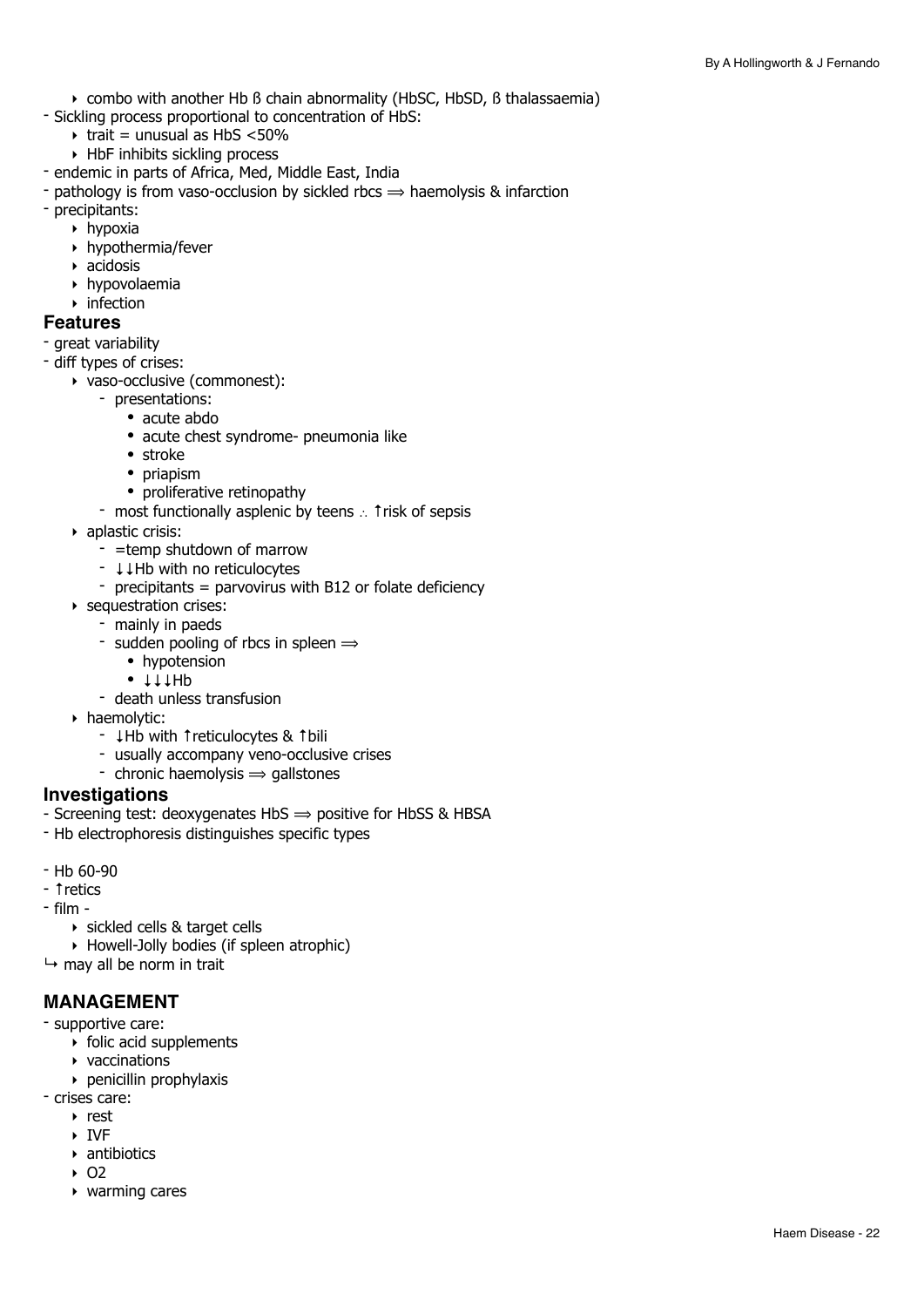‣ good analgesia

- blood transfusion (discuss with haematologist first!):
	- ‣ some vaso-occlusive crises
	- ‣ transfuse to target of HbS <30%

## Anaesthesia

- discuss pt with haematologist prior to all operations
- attention to hypoxia, dehydration, infection, acidosis, hypothermia, pain
- Regionals not contraindicated
- Tourniquet: can be used if limbs are meticulously exsanguinated prior to inflation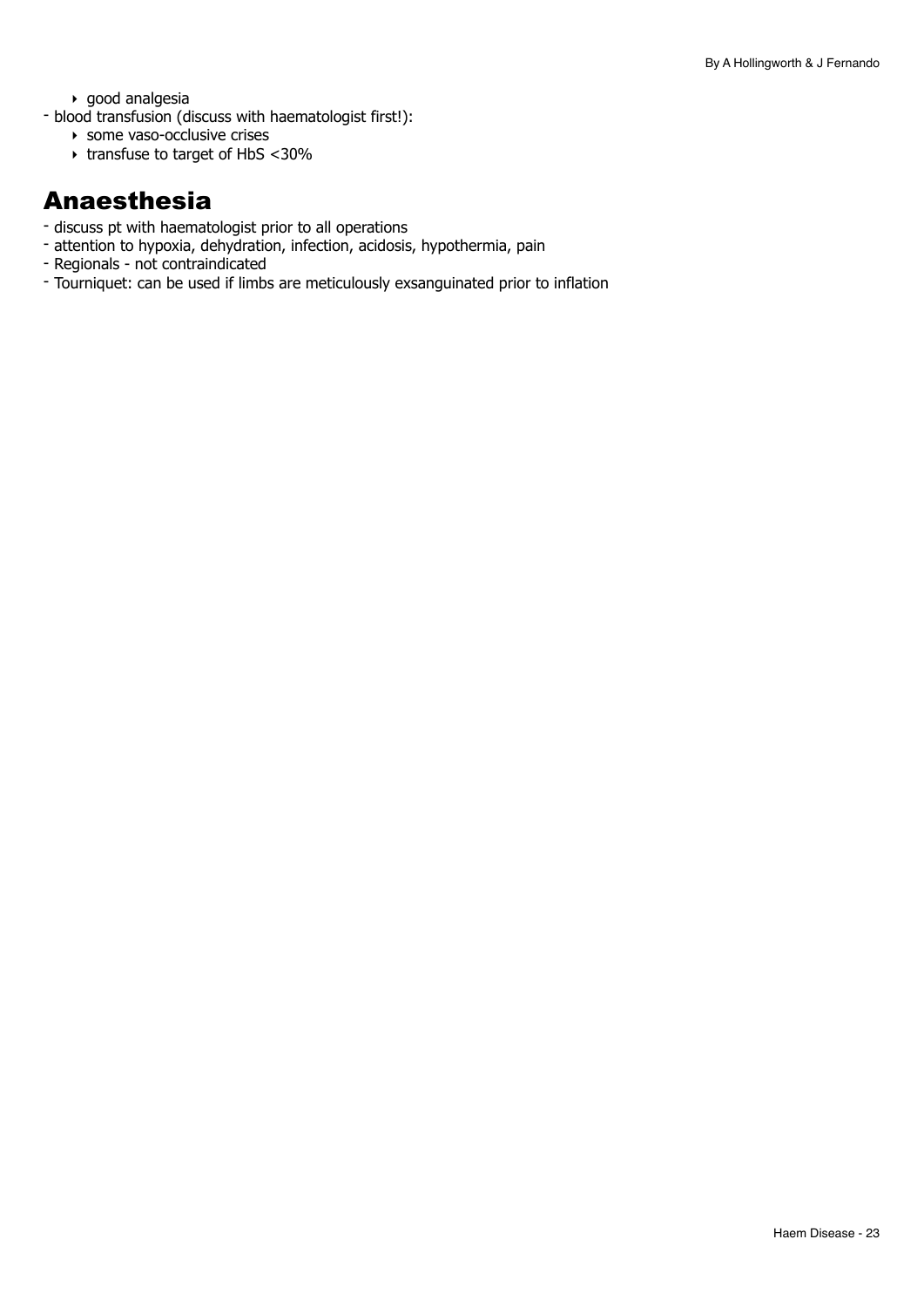# <span id="page-23-0"></span>Coagulation Disorders

- extrinsic & intrinsic pathways now thought in vitro only
- common pathway:



Fig. 10.1 Coagulation cascade (colour indicates inhibitor). t-PA, tissue plasminogen activator.

- ie……damage to vascular bed  $\Rightarrow$  tissue factor & VIIa  $\Rightarrow$  activate IX & X  $\Rightarrow$  generate small amount of thrombin
- Amplification of thrombin  $\Rightarrow$  activate V & VIII  $\Rightarrow$  massive thrombin  $\Rightarrow$  fibrin
- sources of disease:
	- ‣ congenital present in adulthood with precipitant
	- ‣ acquired:
		- lack of synthesis of factor
		- ↑consumption
		- production of substances interfering with factor function

- PMH relevant:

- ‣ liver disease:
	- coag screen misleading. TEG better
	- give vit K 10mg daily +/- FFP 15ml/kg
- ‣ malabsorption vit K deficiency
- ‣ infection
- ‣ malignancy (DIC)
- ‣ autoimmune (SLE, RA)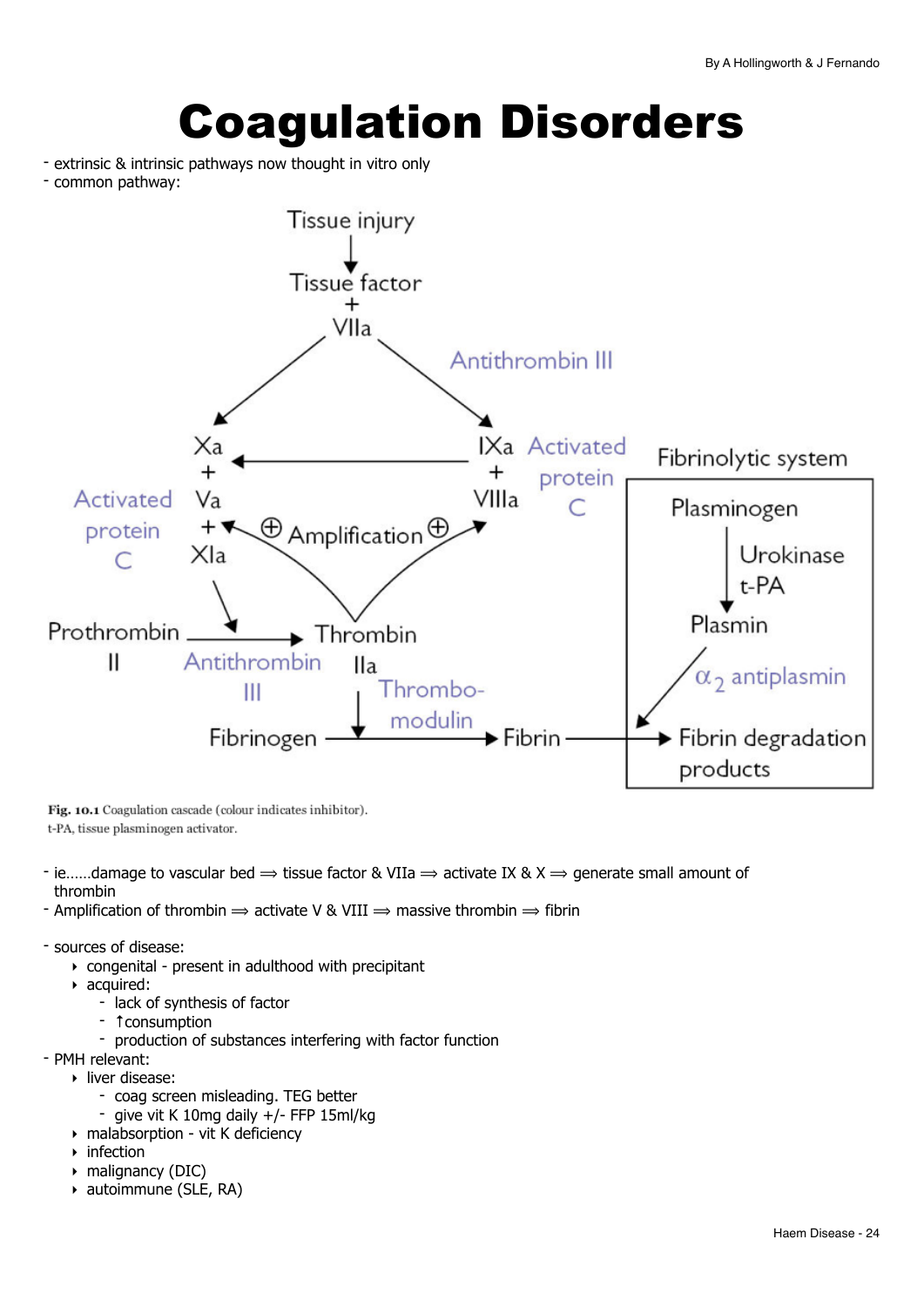‣ meds eg anticoags, aspirin, NSAIDs

## <span id="page-24-0"></span>Haemophilia

## **Preoperative**

- types:

- 1. haemophillia A (X-linked recessive defect in factor VIII activity):
	- $\rightarrow$  severe (spont bleeding) = factor VIII <2%
	- mod =  $2 5%$
	- ‣ mild (bleeding only after trauma)= 5-30%
- 2. haemophilia B (X-linked recessive defect in factor IX activity -> Christmas disease)
- affects males (females are carriers but can have mild disease)
- female homozygotes die in utero

#### **HISTORY**

- bleeding into muscles, joints and internal organs

#### **EXAMINATION**

- evidence of bleeding/bruising

### **INVESTIGATIONS**

- bleeding time normal
- APTT prolonged
- INR normal
- fibrinogen normal
- reduced specific factors levels
- von Willibrands factor levels normal

### **MANAGEMENT**

- discuss with haematologist
- treated as required with recombinant factor:
	- ‣ aim for factors level 50-100% pre op
	- ‣ maintain levels for 2-7d post procedure

## Intraoperative

- minimise blood loss and transfusion of products
- avoid anti-platelets and anti-coagulants
- avoid IM injections

## **MILD BLEEDING RISK**

- DDAVP 0.3mcg/kg over 30min
- transexamic acid infusion 20mg/kg IV over 5 min TDS

## **MODERATE TO SEVERE BLEEDING RISK**

- replace with recombinant factors and maintain over 2-7 days post-operatively
- cryoprecipitate (factor VIII) and FFP (factor XI) should only be used in emergencies

## Postoperative

- monitoring for bleeding
- close management with haematologist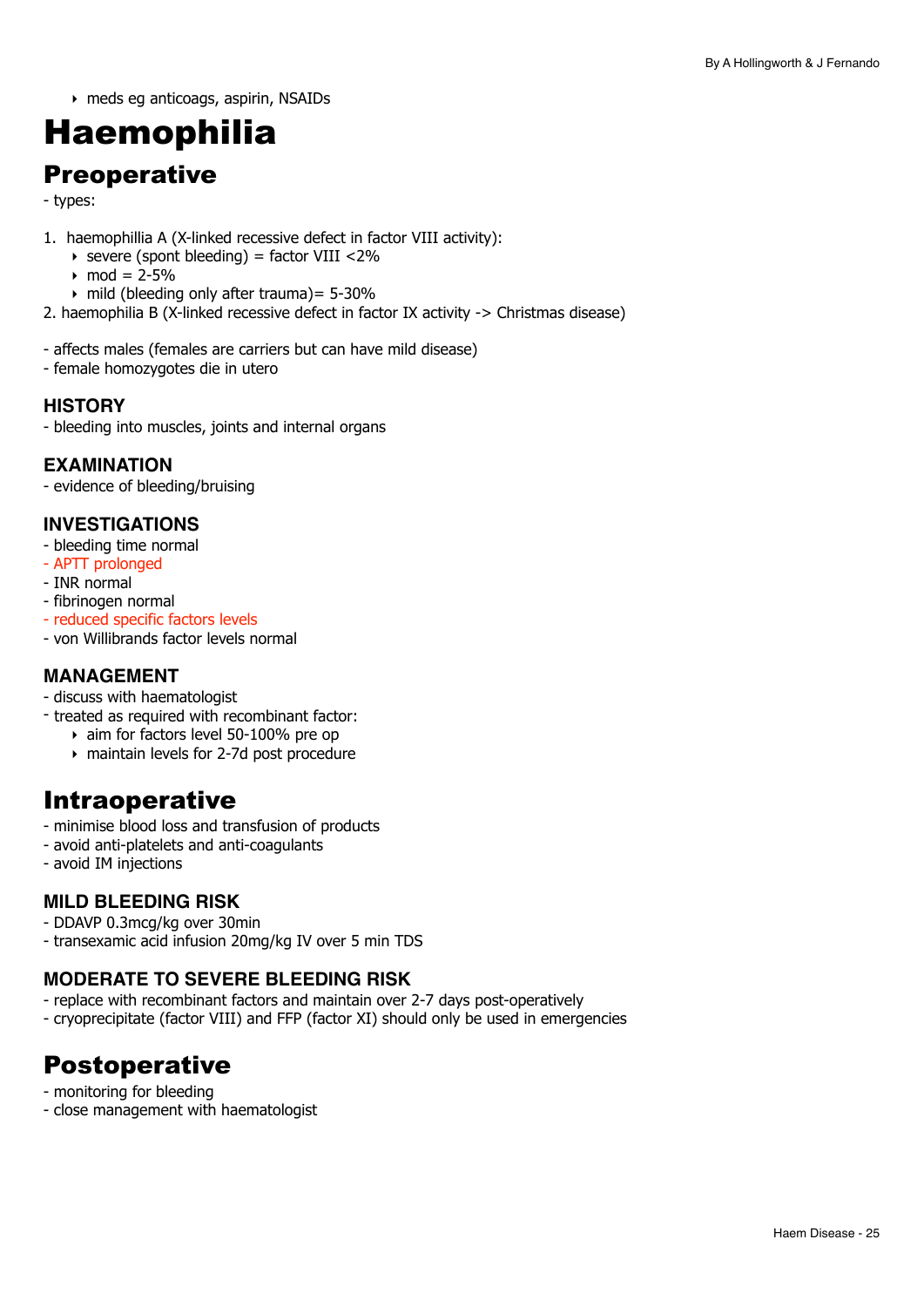## <span id="page-25-0"></span>Von Willebrands Disease

## **Preoperative**

- von Willibrands factor = protein involved in platelet adhesion and carriage of factor VIII
- deficiency produces
	- ‣ factor VIII deficiency
	- ‣ abnormal platelet adhesiveness
	- ‣ abnormal vascular endothelium
- autosomal dominant inheritance

#### - types:

- $\cdot$  1 = (90% of cases)
	- quantitative reduction in vWB factor
	- mild/asymptomatic
	- heterzygous
- $\triangleright$  2 = (9%)
	- qualitative abnormality in vWB factor
	- 4 subtypes A, B, N, M
	- DDAVP contraindicated in 2B (risk of ↓platelets & ↑thrombosis)
		- $\rightarrow$  2B = gain of function defect ie ↑risk of clotting
- $\triangleright$  3 = (1%)
	- similar to type 1.
	- but severe symptoms
	- homozygous
	- autosomal recessive inheritance

#### **HISTORY**

- epistaxis
- bruising
- haemarthosis
- haematoma
- mennorrhagia

### **EXAMINATION**

- as per history

### **INVESTIGATIONS**

- platelets count normal
- INR normal
- APTT increased
- fibrinogen normal
- factor VIII level decreased
- vWB factor level decreased
- increased bleeding time
- increased platelet functional assay time

#### **MANAGEMENT**

- define responders and non-responders to DDAVP (0.3mcg/kg over 30min IV) -> measurement of vWB factor level pre and post.

## Intraoperative

- responders should have DDAVP for prophylaxis and bleeding
- non-responders should have factor VIII concentrates or cryoprecipitate
- can also use tranexamic acid 20mg/kg IV TDS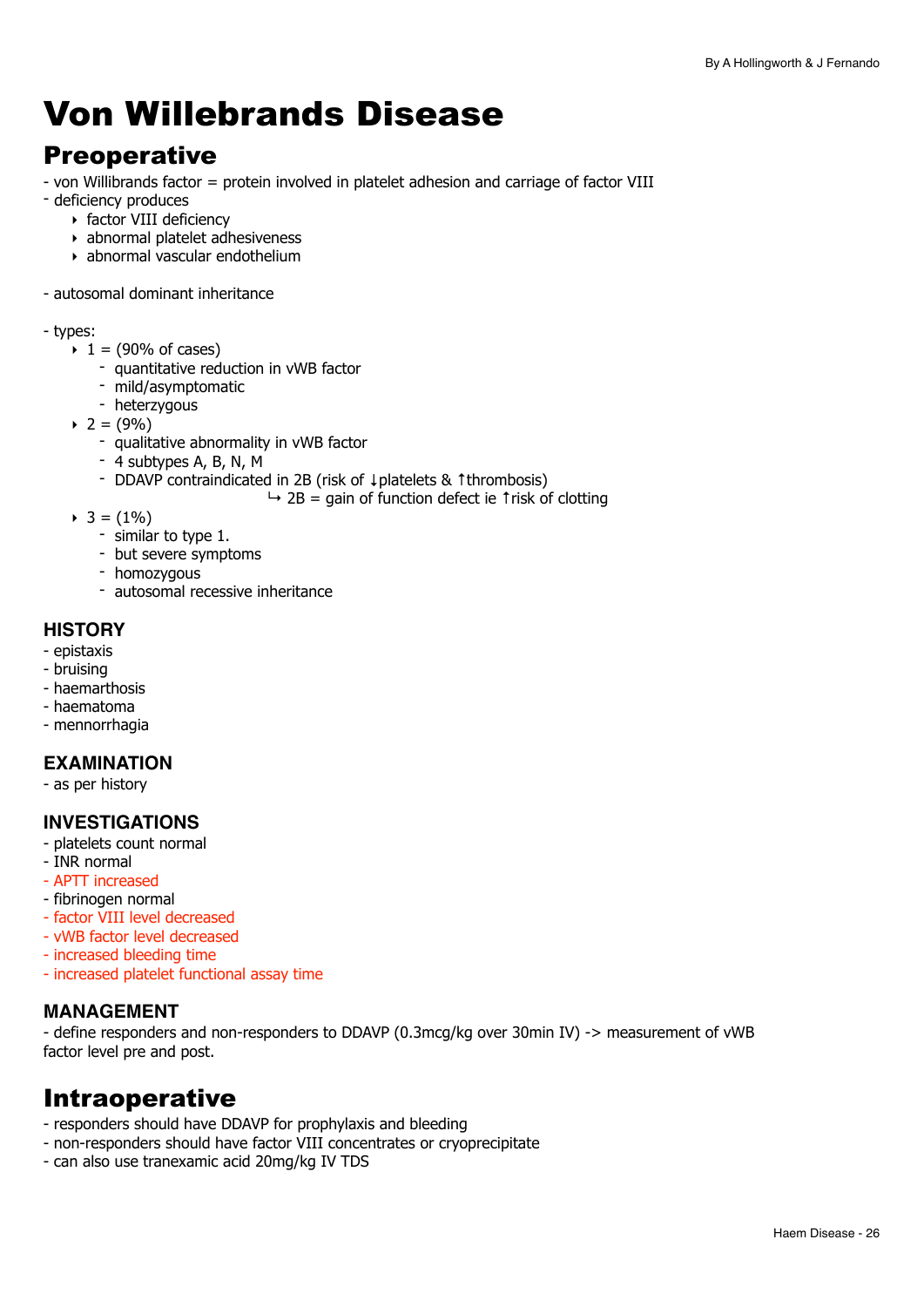## Postoperative

- monitor for bleeding
- consult haematologist

## <span id="page-26-0"></span>Thrombocytopaenia

## **Preoperative**

- $=$  <150 x 10<sup>9</sup>/L
- causes:
- 1. decreased production (hereditary, drugs, ET-OH, viral infection, marrow failure)
- 2. dilution (massive transfusion)

3. increased consumption (ITP, drugs, viral infection, SLE, lymphoproliferative disorders, DIC, bypass, TTP, hypersplenism)

- spont bleeding v uncommon until <10-20

#### **HISTORY**

- bleeding
- bruising

#### **EXAMINATION**

- large spleen

#### **INVESTIGATIONS**

- FBC + repeat sample
- film
- bone marrow

## **MANAGEMENT**

- as per cause
- ITP:
	- ‣ transfusion of platelet reserved for major haemorrhage as platelets die quickly
	- ‣ better to prep for surgery: steroids or high dose Ig
- platelet targets:
	- $\rightarrow$  >50 to insert invasive lines, transbronchial biopsy, liver biopsy or laparotomy
	- $\rightarrow$  >80 for LP, epidural,
	- $\rightarrow$  >100 critical surgery ie neurosurgery or eye surgery

## Intraoperative

- manage bleeding
- if ongoing bleeding despite platelets  $>50 \Rightarrow$  DIC - $>$  FFP and cryo
- renal failure, haemophilia and vWB disease: DDAVP 0.3mg/kg IV over 30min

## Postoperative

- standard

## <span id="page-26-1"></span>Disseminated Intravascular Coagulation

### **Acute DIC**

- acute DIC = most common cause of coag abnormality in surgical setting
- causes:
	- ‣ infection esp gram -ve
	- ‣ placental abruption
	- ‣ amniotic fluid emobolism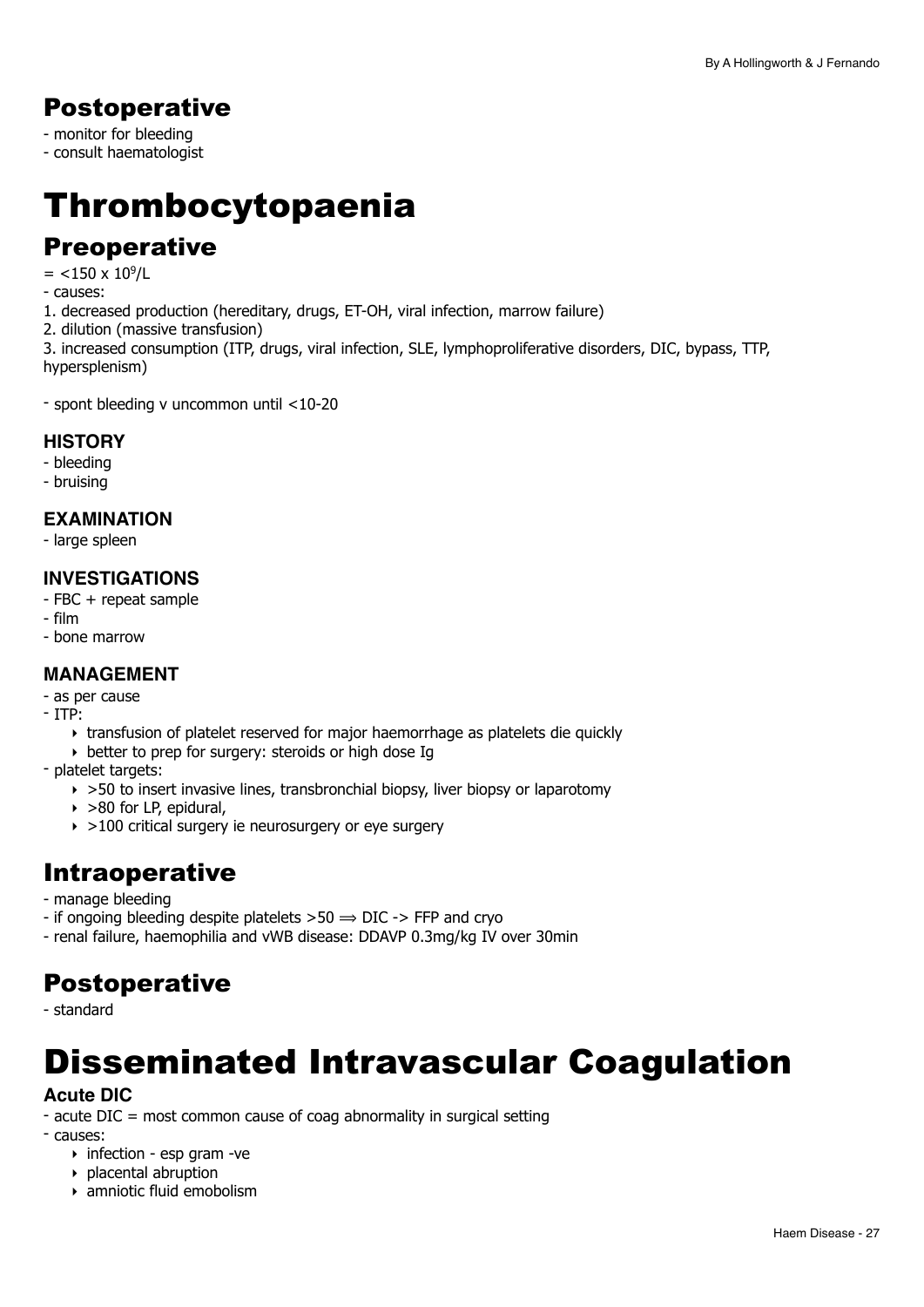- ‣ major trauma
- ‣ burns
- ‣ hypoxia/hypovolaemia
- ‣ severe liver disease
- leads to varied clinical presentation:
	- $\rightarrow$  haemorrhage  $\rightarrow$  predominates
	- $\rightarrow$  thrombosis  $\rightarrow$  multi organ dysfiunction 2nd to microthrombosis
	- ‣ both

#### **Chronic DIC**

- causes:

- ‣ aneurysms
- ‣ hemangiomas
- ‣ carcinomatosis
- may have limited clinical effect

#### **Diagnosis**

- variable depending on severity of DIC:

- ‣ ↓Hb
- ‣ prolonged APTT, INR
- ‣ ↓ing or low platelets
- ‣ low fibrinogen
- ‣ high D dimer
- DIC score:
	- ‣ simple scoring system based on platelet count, PT, D dimer & fibrinogen levels
	- ‣ sensitivity 93% & specificity 98%

#### **Differential**

- primary fibrinolysis
- dilutional coagulopathy from masseive transfusion
- trauma induced coagulopathy
- post thromboylsis
- venom induce consumptive coagulopathy  $\Rightarrow$  snake bite

#### **Treatment**

- treat cause
	- $\triangleright$  FFP  $\Rightarrow$  INR  $>1.5$
	- $\rightarrow$  cryo  $\Rightarrow$  fib <1
	- $\rightarrow$  platelets  $\rightarrow$  platelets <50
	- ‣ consider VIIa
	- ‣ consider heparin if not bleeding ie chronic DIC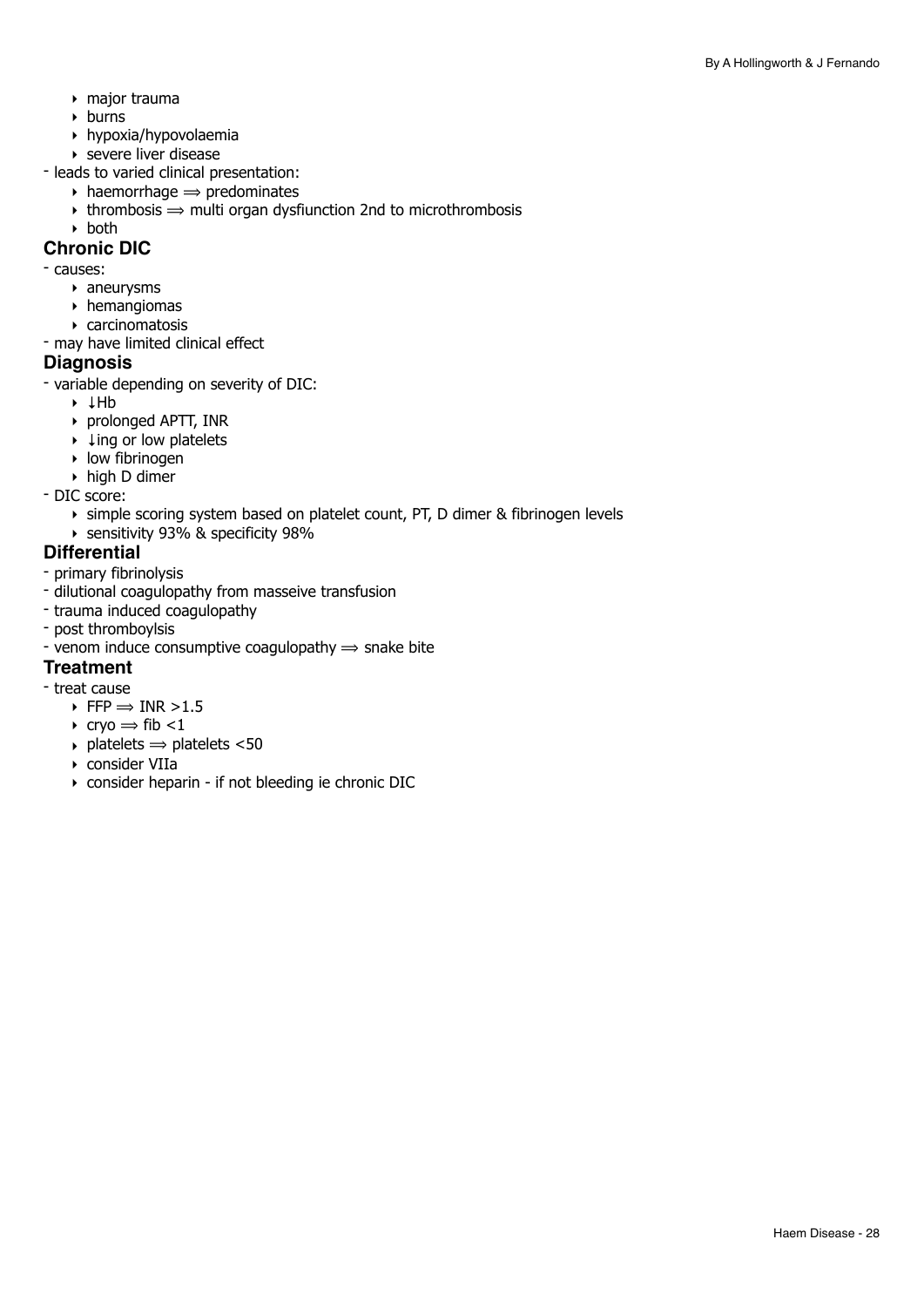# <span id="page-28-0"></span>Hypercoagulability Syndromes

## <span id="page-28-1"></span>Polycythaemia

- polycythaemia = Hb >175 in males and >155 in females (+ increased RCC and haematocrit)

### **Causes**

- **primary** = polycythaemia vera (PCV)
- **secondary** =
	- ‣ compensatory ↑ EPO:
		- altitude
		- Cardioresp disease eg cyanotic, OSA, metHb, heavy smoking
	- ‣ inappropriate ↑EPO:
		- renal disease hydronephrosis, cycts, carcinmoa
		- massive uterine fibromyomata
		- hepatocellular Ca
		- cerebellar haemangioblastoma
- **relative**:
	- ‣ stress
	- ‣ dehydration/hypovolaemia
	- ‣ burns
	- ‣ enteropathy

## Polycythaemia Vera

## **PreOperative**

- **HISTORY**
- headaches
- $-SOR$
- chest pain
- vertigo
- pruritis
- epigastric pain
- HT
- gout
- thrombotic episodes (retinal)

## **EXAMINATION**

- splenomegaly

## **INVESTIGATONS**

- thrombocythaemia (↑platelets)
- FBC as above
- AG
- bone marrow aspiration
- EPO levels
- genetic testing JAK2 mutation in 90-95% of PV patients

## **MANAGEMENT**

- venesection aim normal Hb prior to surgery
- myelosuppresive drugs 10% of patients  $\Rightarrow$  develop myelofibrosis & rarely acute leukaemia
- monitoring for transformation -> myelofibrosis and leukaemia

### Intraoperative

- DVT prophylaxis: SCDs & LMWH